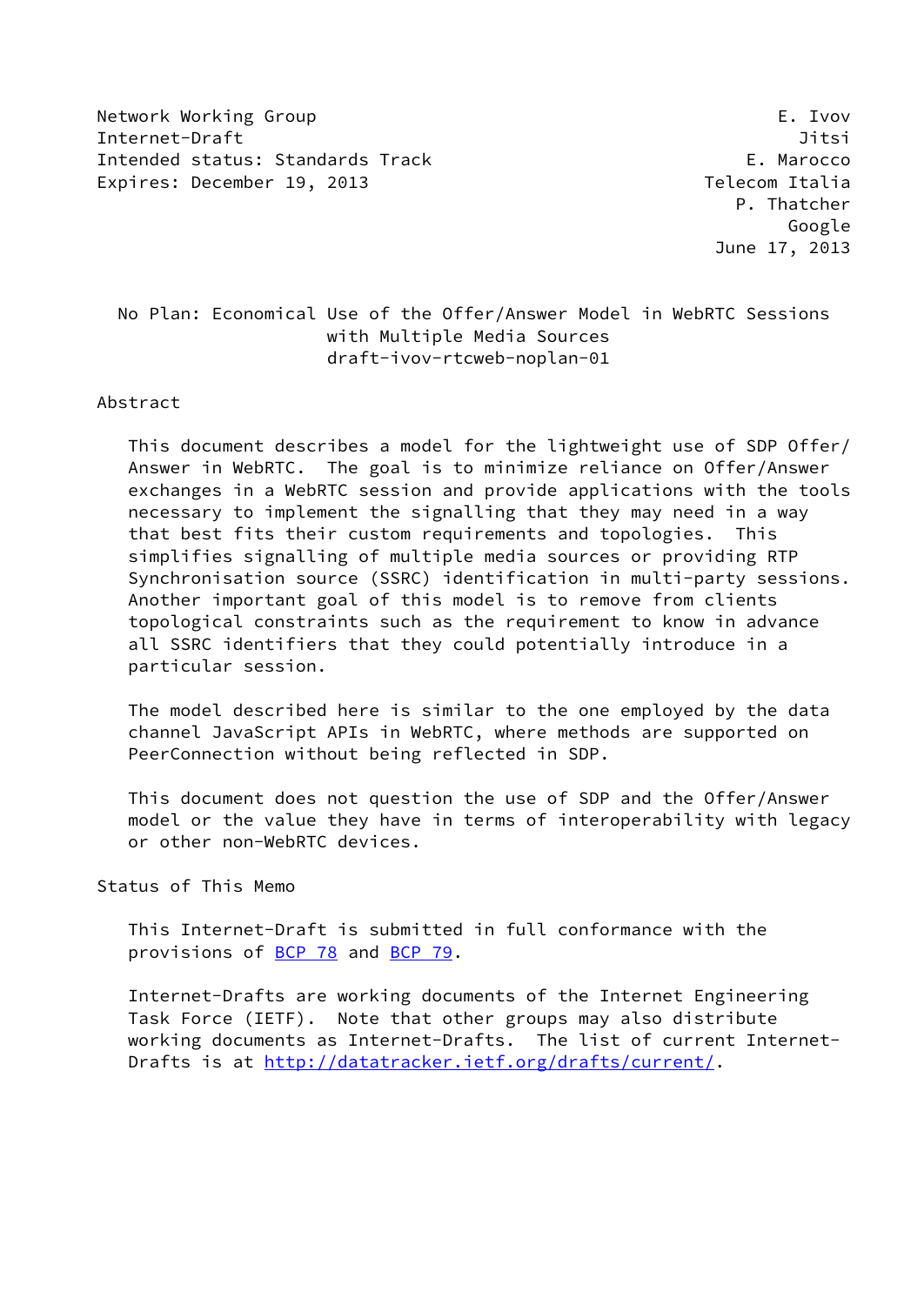<span id="page-1-1"></span>Internet-Draft No Plan: SDP O/A with Multiple SSRCs June 2013

 Internet-Drafts are draft documents valid for a maximum of six months and may be updated, replaced, or obsoleted by other documents at any time. It is inappropriate to use Internet-Drafts as reference material or to cite them other than as "work in progress."

This Internet-Draft will expire on December 19, 2013.

Copyright Notice

 Copyright (c) 2013 IETF Trust and the persons identified as the document authors. All rights reserved.

This document is subject to [BCP 78](https://datatracker.ietf.org/doc/pdf/bcp78) and the IETF Trust's Legal Provisions Relating to IETF Documents [\(http://trustee.ietf.org/license-info](http://trustee.ietf.org/license-info)) in effect on the date of publication of this document. Please review these documents carefully, as they describe your rights and restrictions with respect to this document. Code Components extracted from this document must include Simplified BSD License text as described in Section 4.e of the Trust Legal Provisions and are provided without warranty as described in the Simplified BSD License.

Table of Contents

|                                                                 | $\overline{2}$ |
|-----------------------------------------------------------------|----------------|
| 2.                                                              | $\overline{4}$ |
|                                                                 | $\overline{5}$ |
| $3.1$ . Interoperability with Legacy                            | 6              |
| Additional Session Control and Signalling<br>4.                 | 8              |
| 5. Demultiplexing and Identifying Streams                       |                |
|                                                                 |                |
| 6. Simulcasting, FEC, Layering and RTX (Open Issue) $\cdots$ 10 |                |
|                                                                 |                |
| 7.1. Suggested WebRTC API Using TrackSendParams 12              |                |
|                                                                 |                |
|                                                                 |                |
| Informative References 18<br>9.                                 |                |
| Appendix A. Acknowledgements 19                                 |                |
|                                                                 |                |

<span id="page-1-0"></span>[1](#page-1-0). Background

In its early stages the RTCWEB working group chose to use the Session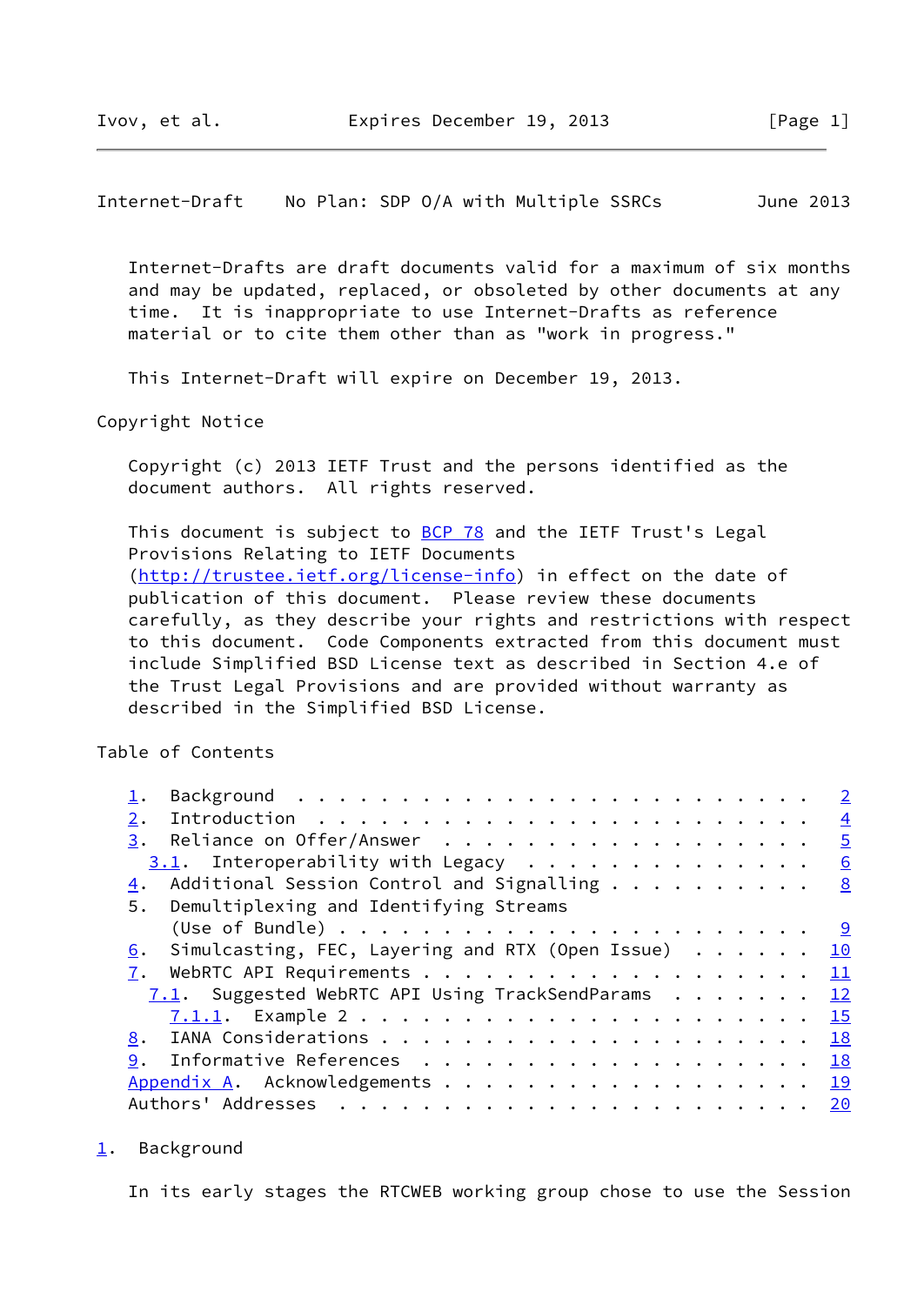Description Protocol (SDP) and the Offer/Answer model [[RFC3264](https://datatracker.ietf.org/doc/pdf/rfc3264)] when establishing and negotiating sessions. This choice was also accompanied by the decision not to mandate a specific signalling protocol so that, once interoperability has been achieved, web applications can choose the semantics that best fit their

| Ivov, et al. | Expires December 19, 2013 | [Page 2] |
|--------------|---------------------------|----------|
|              |                           |          |

Internet-Draft No Plan: SDP O/A with Multiple SSRCs June 2013

 requirements. In some scenarios however, such as those involving the use of multiple media sources, these choices have left open the issue of exactly which operations should be handled by SDP Offer/Answer and which of them should be left to application-specific signalling.

 At the time of writing of this document, the RTCWEB working group is considering two approaches to addressing the issue, that are often referred to as Plan A [[PlanA\]](#page-20-1) and Plan B [\[PlanB\]](#page-20-2). Both of them describe semantics that require Offer/Answer exchanges in a number of situations where this could be avoided, particularly when adding or removing media sources to a session. This requirement applies equally to cases where a client adds the stream of a newly activated web cam, a simulcast flow or upon the arrival or departure of a conference participant.

 Plan A handles such notifications with the addition or removal of independent m= lines [\[PlanA\]](#page-20-1), while Plan B relies on the use of multiplexed m= lines but still depends on the Offer/Answer exchanges for the addition or removal of media stream identifiers [\[MSID](#page-19-3)].

 By taking the Offer/Answer approach, both Plan A and Plan B take away from the application the opportunity to handle such events in a way that is most fitting for the use case, which, among other things, also goes against the working group's decision to not to define a specific signalling protocol. (It could be argued that it is therefore only natural how proponents of each plan, having different use cases in mind, are remarkably far from reaching consensus).

 Reliance on preliminary announcement of SSRC identifiers is another issue. While this could be perceived as relatively straightforward in one-to-one sessions or even conference calls within controlled environments, it can be a problem in the following cases:

o interoperability with legacy/non-WebRTC endpoints

o use within non-controlled and potentially federated conference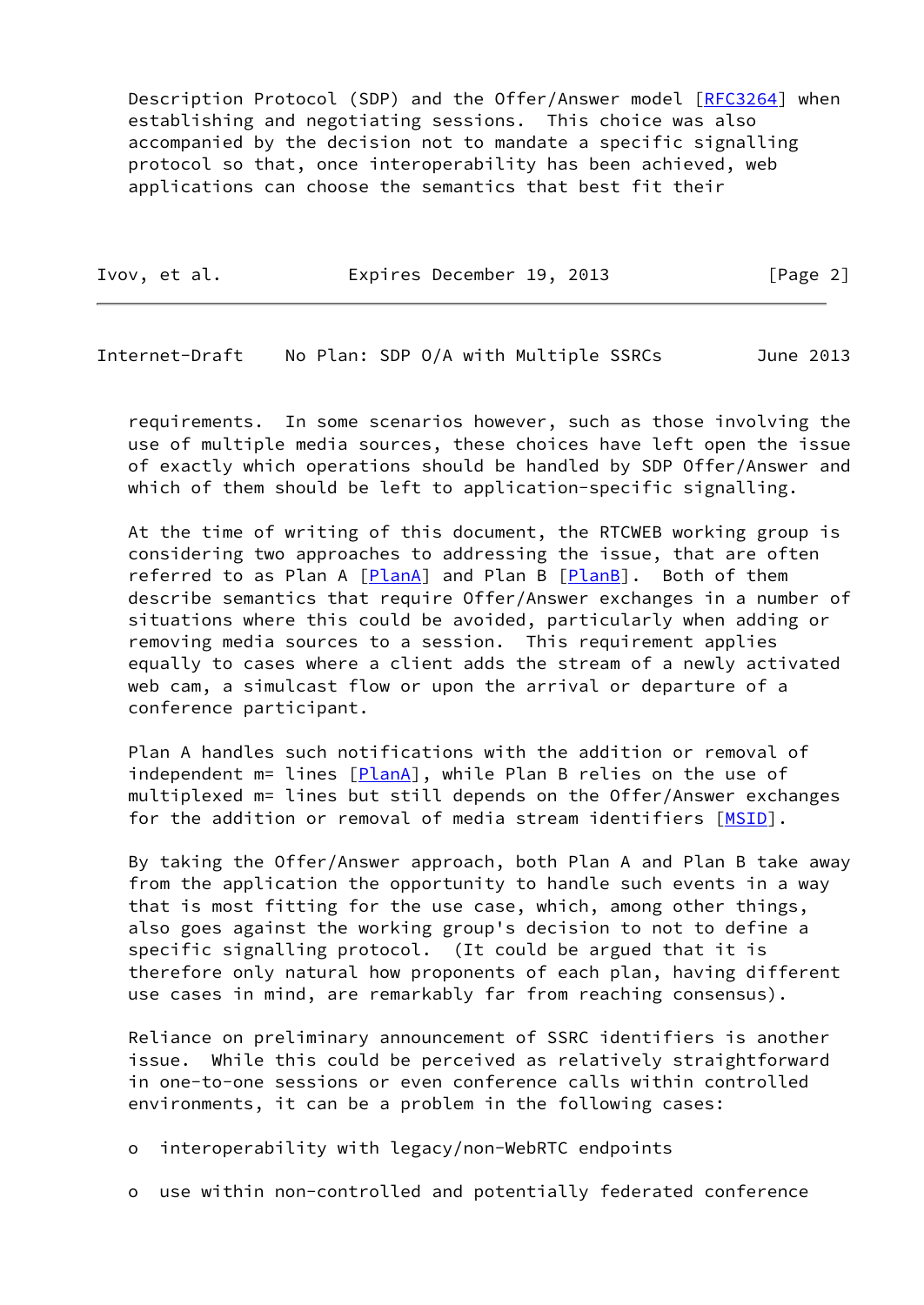environments where new RTP streams may appear relatively often. In such cases the signalling required to describe all of them through Offer/Answer may represent substantial overhead while none or only a part of it (e.g. the description of a main, active speaker stream) may be required by the application.

 By increasing the number of Offer/Answer exchanges Both Plan A and Plan B also increase the risk of encountering glare situations (i.e. cases where both parties attempt to modify a session at the same time). While glare is also possible with basic Offer/Answer and resolution of such situations must be implemented anyway, the need to frequently resort to such code may either negatively impact user

| Ivov, et al. | Expires December 19, 2013 |  | [Page 3] |
|--------------|---------------------------|--|----------|
|--------------|---------------------------|--|----------|

<span id="page-3-1"></span>Internet-Draft No Plan: SDP O/A with Multiple SSRCs June 2013

 experience (e.g. when "back off" resolution is used) or require substantial modifications in the Offer/Answer model and/or further venturing into the land of signalling protocols [\[ROACH-GLARELESS-ADD](#page-20-3)].

## <span id="page-3-0"></span>[2](#page-3-0). Introduction

 The goal of this document is to provide directions for use of the SDP Offer/Answer model in a way that satisfies the following requirements:

- o the addition and removal of media sources (e.g. conference participants, multiple web cams or "slides" ) must be possible without the need of Offer/Answer exchanges;
- o the addition or removal of simulcast or layered streams must be possible without the need for Offer/Answer exchanges beyond the initial declaration of such capabilities for either direction.
- o call establishment must not require preliminary announcement or even knowledge of all potentially participating media sources;
- o application specific signalling should be used to cover most semantics following call establishment, such as adding, removing or identifying SSRCs;
- o straightforward interoperability with widely deployed legacy endpoints with rudimentary support for Offer/Answer. This includes devices that allow for one audio and potentially one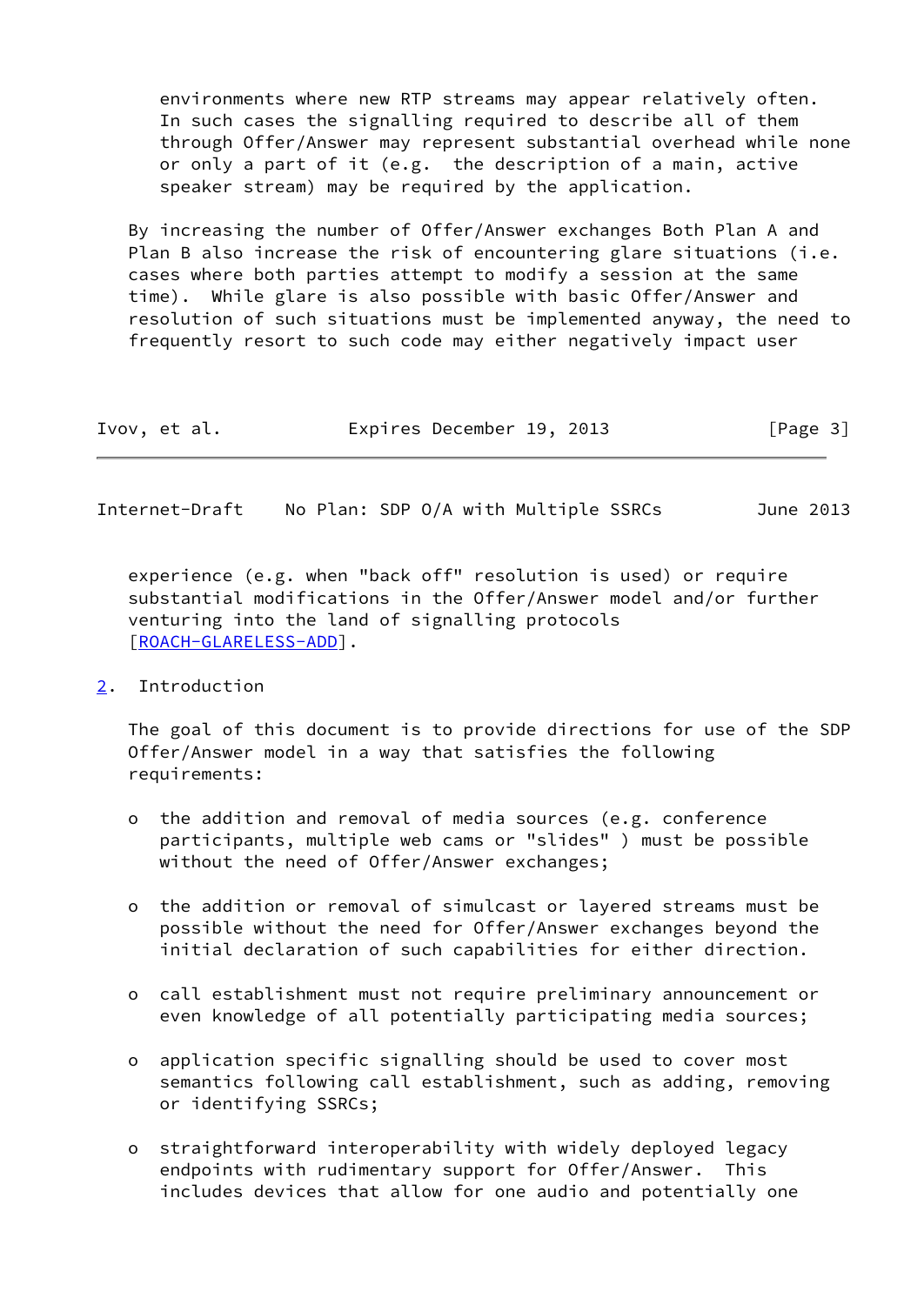video m= line and that expect to only ever be required to render a single RTP stream at a time for any of them. (Note that this does NOT include devices that expect to see multiple "m=video" lines for different SSRCs as they can hardly be viewed as "widely deployed legacy").

 To achieve the above requirements this specification expects that browsers and WebRTC endpoints in general will only use SDP Offer/ Answer to establish transport channels and initialize an RTP stack and codec/processing chains. This also includes any renegotiation that requires the re-initialisation of these chains. For example, adding VP8 to a session that was setup with only H.264, would obviously still require an Offer/Answer exchange.

 All other session control and signalling are to be left to applications.

 The actual Offer/Answer semantics presented here do not differ fundamentally from those proposed by Plan A and Plan B. The main

|  | Ivov, et al. | Expires December 19, 2013 | [Page 4] |
|--|--------------|---------------------------|----------|
|--|--------------|---------------------------|----------|

<span id="page-4-1"></span>Internet-Draft No Plan: SDP O/A with Multiple SSRCs June 2013

 differentiation point of this approach is the fact that the exact protocol mechanism is left to WebRTC applications. Such applications or lightweight signalling gateways can then implement either Plan A, or Plan B, or an entirely different signalling protocol, depending on what best matches their use cases and topology.

<span id="page-4-0"></span>[3](#page-4-0). Reliance on Offer/Answer

 The model presented in this specification relies on use of SDP and Offer/Answer in quite the same way as many of the pre-WebRTC (and most of the legacy) endpoints do: negotiating formats, establishing transport channels and exchanging, in a declarative way, media and transport parameters that are then used for the initialization of the corresponding stacks.

 The following is an example presenting what this specification views as a typical offer sent by a WebRTC endpoint:

 $v=0$  o=- 0 0 IN IP4 198.51.100.33  $s=$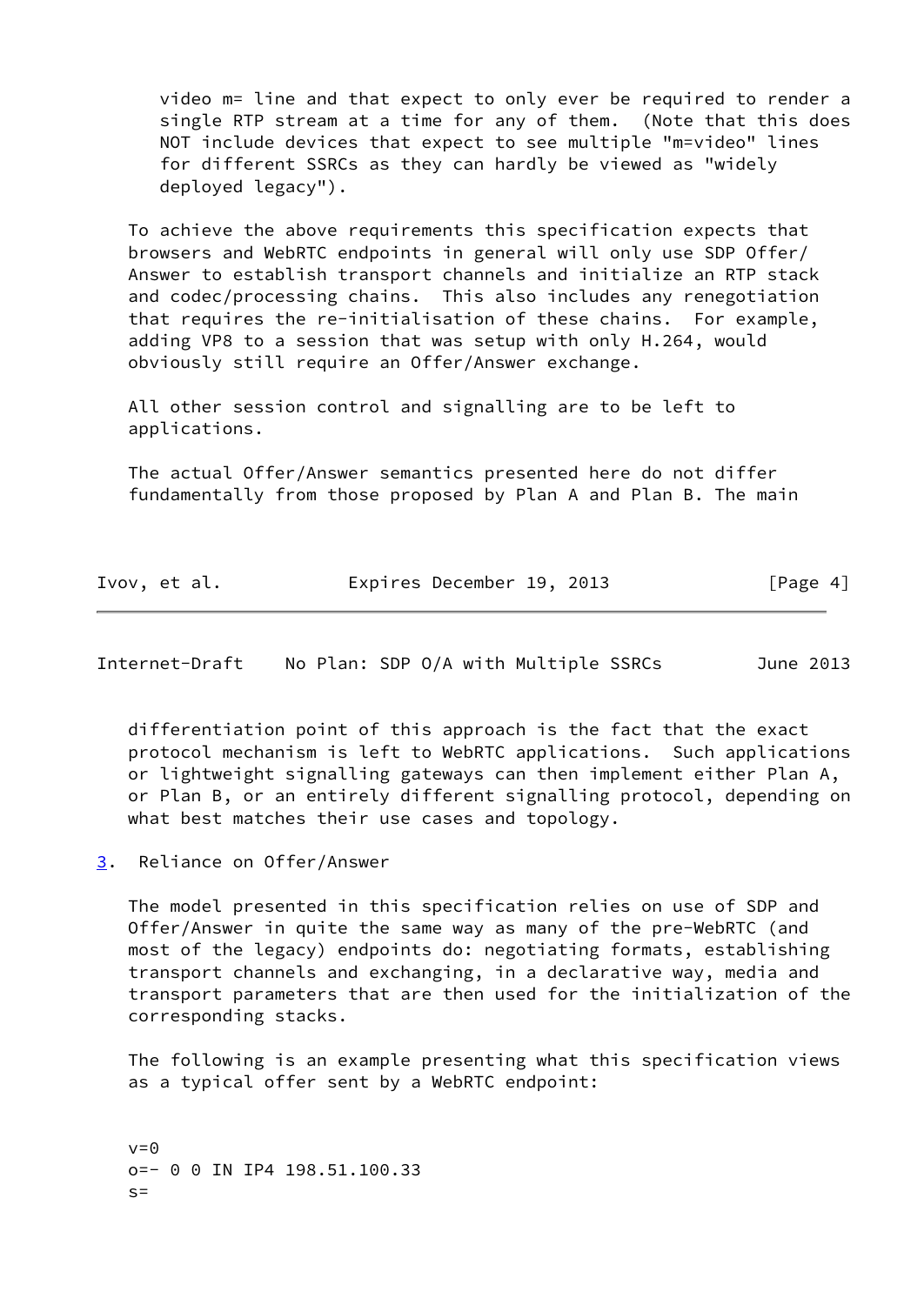```
 t=0 0
```

```
 a=group:BUNDLE audio video // declaring BUNDLE Support
   c=IN IP4 198.51.100.33
  a=ice-ufrag:Qq8o/jZwknkmXpIh // initializing ICE
   a=ice-pwd:gTMACiJcZv1xdPrjfbTHL5qo
   a=ice-options:trickle
   a=fingerprint:sha-1 // DTLS-SRTP keying
         a4:b1:97:ab:c7:12:9b:02:12:b8:47:45:df:d8:3a:97:54:08:3f:16
   m=audio 5000 RTP/SAVPF 96 0 8
   a=mid:audio
   a=rtcp-mux
   a=rtpmap:96 opus/48000/2 // PT mappings
   a=rtpmap:0 PCMU/8000
   a=rtpmap:8 PCMA/8000
   a=extmap:1 urn:ietf:params:rtp-hdrext:csrc-audio-level //5825 header
   a=extmap:2 urn:ietf:params:rtp-hdrext:ssrc-audio-level //extensions
   [ICE Candidates]
   m=video 5002 RTP/SAVPF 97 98
   a=mid:video
   a=rtcp-mux
Ivov, et al. Expires December 19, 2013 [Page 5]
```

```
Internet-Draft No Plan: SDP O/A with Multiple SSRCs June 2013
   a=rtpmap:97 VP8/90000 // PT mappings and resolutions capabilities
   a=imageattr:97 \
    send [x=[480:16:800], y=[320:16:640], par=[1.2-1.3], q=0.6][x=[176:8:208], y=[144:8:176], par=[1.2-1.3]] recv *
   a=rtpmap:98 H264/90000
  a = \text{imageattr}:98 \text{ send } [x=800, y=640, \text{sar}=1.1, q=0.6] [x=480,y=320] \
                  recv [x=330,y=250]
   a=extmap:3 urn:ietf:params:rtp-hdrext:fec-source-ssrc //5825 header
   a=extmap:4 urn:ietf:params:rtp-hdrext:rtx-source-ssrc //extensions
   a=max-send-ssrc:{*:1} // declaring maximum
   a=max-recv-ssrc:{*:4} // number of SSRCs
```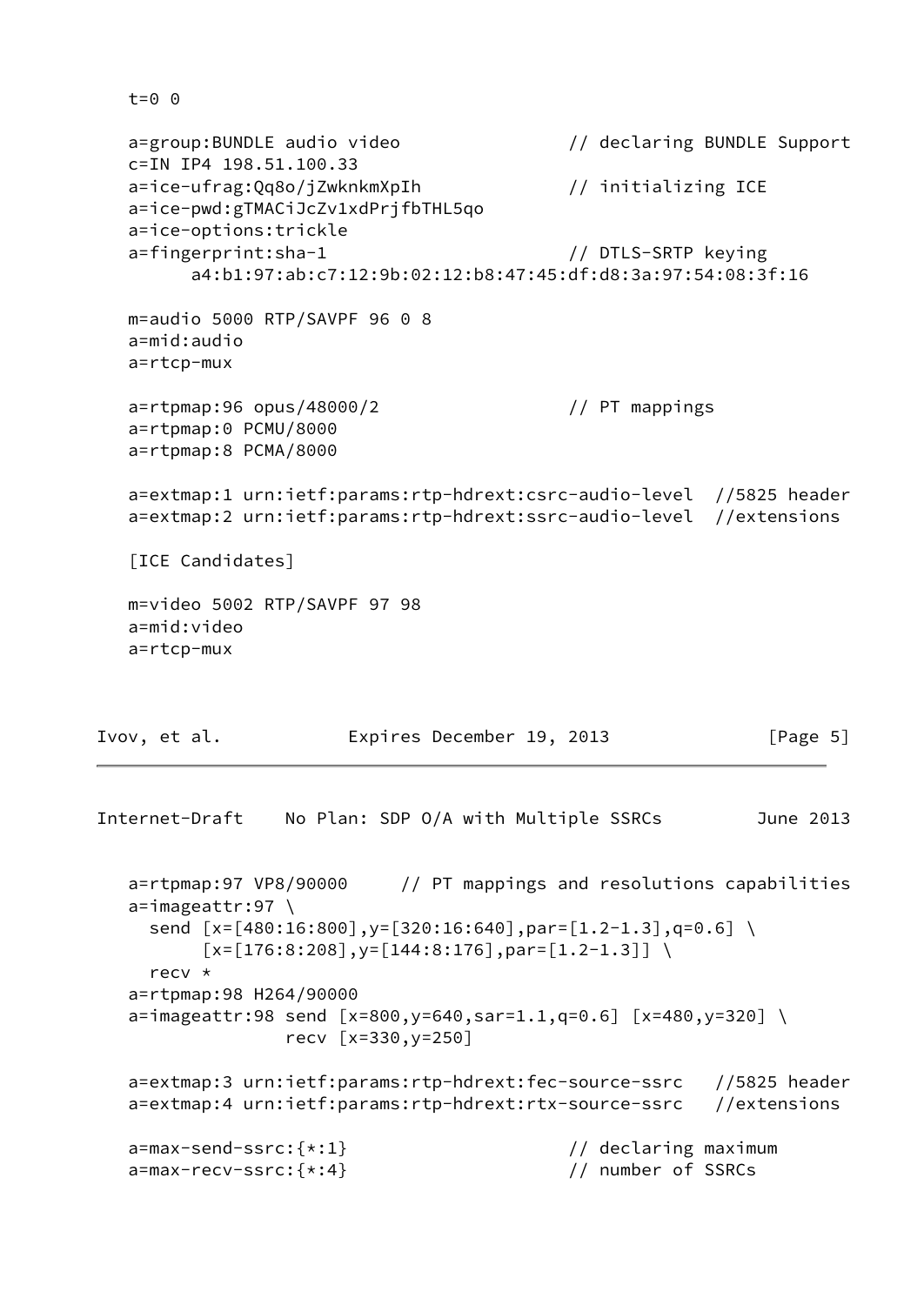The answer to the offer above would have roughly the same structure and content. The most important aspects here are:

- o Preserves interoperability with most kinds of legacy or non-WebRTC endpoints.
- o Allows the negotiation of most parameters that concern the media/ RTP stack (typically the browser).
- o Only a single Offer/Answer exchange is required for session establishment and, in most cases, for the entire duraftion of a session.
- o Leaves complete freedom to applications as to the way that they are going to signal any other information such as SSRC identification information or the addition or removal of RTP streams.
- <span id="page-6-0"></span>[3.1](#page-6-0). Interoperability with Legacy

 Interoperating with the "widely deployed legacy endpoints" is one of the main reasons for the RTCWEB working group to choose the SDP Offer /Answer model as basis for media negotiation. It is hence important to clarify the compatibility claims that this specification makes.

 A "widely deployed legacy endpoint" is considered to have the following characteristics:

| Ivov, et al. | Expires December 19, 2013 |  | [Page 6] |
|--------------|---------------------------|--|----------|
|--------------|---------------------------|--|----------|

Internet-Draft No Plan: SDP O/A with Multiple SSRCs June 2013

- o Likely to use the SIP protocol.
- o Capability to gracefully handle one audio and potentially one video m= line in an SDP Offer.
- o Capability to render one SSRC per m=line at any given moment but multiple, consecutive SSRCs over a period of time. This would be the case with transferred session replacements for example. While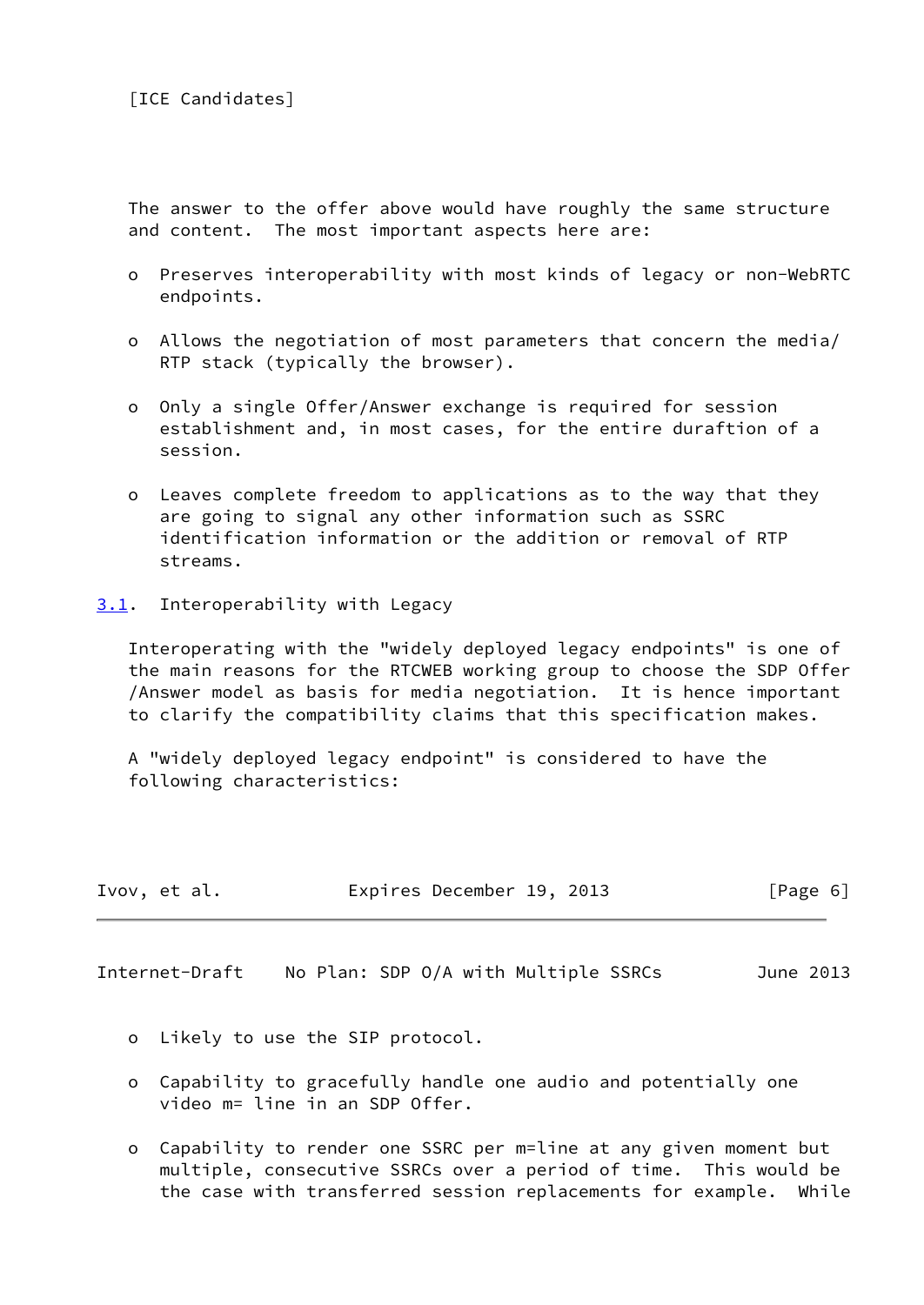the capability to handle multiple SSRCs simultaneously is not uncommon it cannot be relied upon and should first be confirmed by signalling.

- o Possibly have features such as ICE, BUNDLE, RTCP-MUX, etc. Just as likely not to.
- o Very unlikely to announce in SDP the SSRCs that they intend to use for a given session.
- o Exact set of features and capabilities: Guaranteed to be wildly and widely diverse.

 While it is relatively simple for RTCWEB to accommodate some of the above, it is obviously impossible to design a model that could simply be labeled as "compatible with legacy". It is reasonable to assume that use cases involving use of such endpoints will be designed for a relatively specific set of devices and applications. The role of the WebRTC framework is to hence provide a least-common-denominator model that can then be extended by applications.

 It is just as important not to make choices or assumptions that will render interoperability for some applications or topologies difficult or even impossible.

 This is exactly what the use of Offer/Answer discussed here strives to achieve. Audio/Video offers originating from WebRTC endpoints will always have a maximum of one audio and one video m= line. It will be up to applications to determine exactly how many streams they can afford to send once such a session has been established. The exact mechanism to do this is outside the scope of this document (or WebRTC in general).

 Note that it is still possible for WebRTC endpoints to indicate support for a maximum number of incoming or outgoing streams for reasons such as processing constraints. Use of the "max-send-ssrc" and "max-recv-ssrc" attributes [\[MAX-SSRC](#page-19-4)] could be one way of doing this, although that mechanism would need to be extended to provide ways of distinguishing between independent flows and complementary ones such as layered FEC and RTX. Even with this in mind it is still

Ivov, et al. Expires December 19, 2013 [Page 7]

<span id="page-7-0"></span>Internet-Draft No Plan: SDP O/A with Multiple SSRCs June 2013

important, not to rely on the presence of that indication in incoming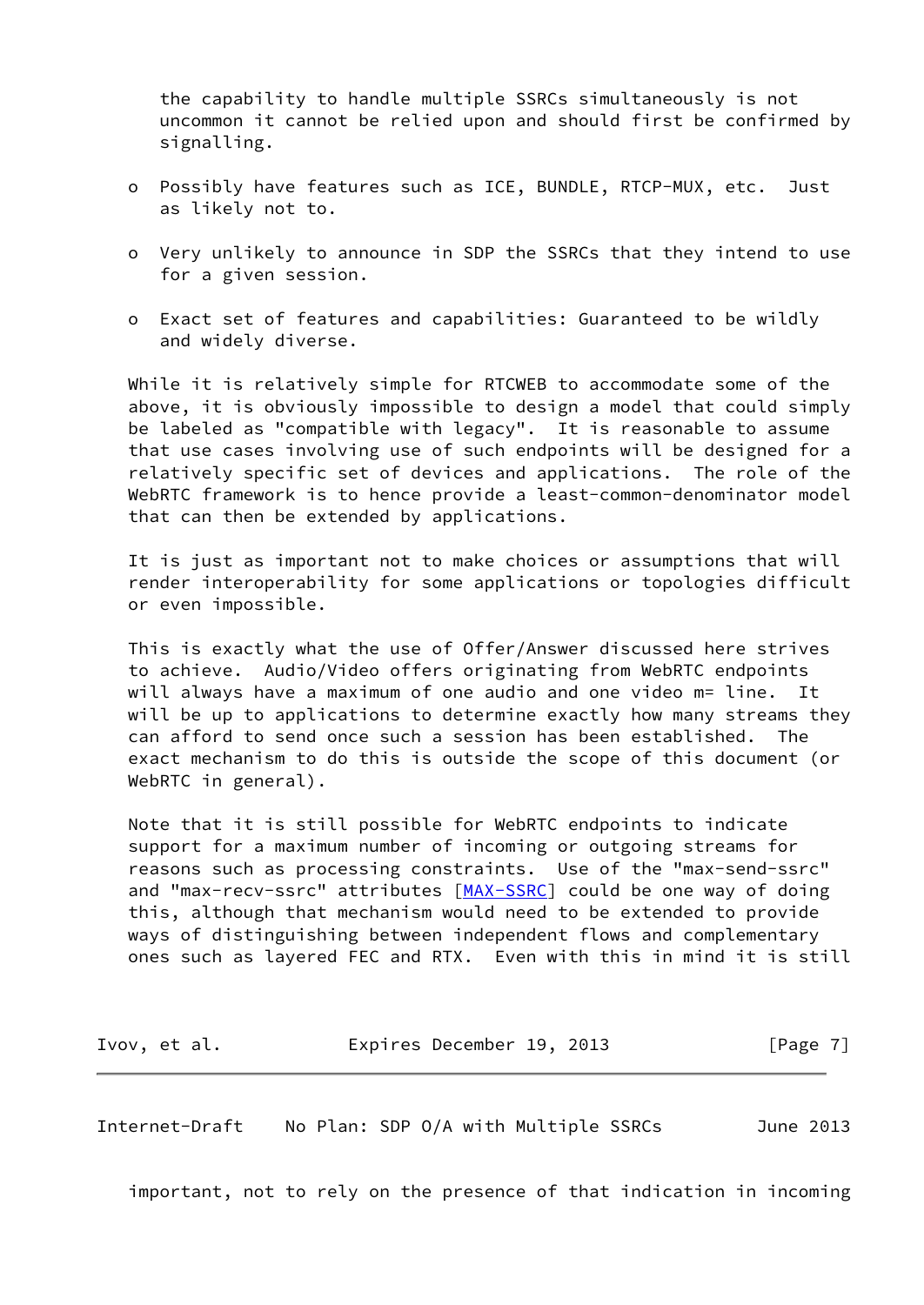descriptions as well as to provide applications with a way of retrieving such capabilities from the WebRTC stack (e.g. the browser).

 Determining whether a peer has the ability to seamlessly switch from one SSRC to another is also left to application specific signalling. It is worth noting that protocols such as SIP for example, often accompany SSRC replacements with extra signalling (re-INVITEs with a "replaces" header) that can easily be reused by applications or mapped to something that they deem more convenient.

 For the sake of interoperability this specification strongly advises against the use of multiple m= lines for a single media type. Not only would such use be meaningless to a large number of legacy endpoints but it is also likely to be mishandled by many of them and to cause unexpected behaviour.

 Finally, it is also worth pointing out that there is a significant number of feature rich non-WebRTC applications and devices that have relatively advanced, modern sets of capabilities. Such endpoints hardly fit the "legacy" qualification. Yet, as is often the case with novel and/or proprietary applications, they too have adopted diverse signalling mechanisms and the requirements described in this section fully apply when it comes to interoperating with them.

- <span id="page-8-0"></span>[4](#page-8-0). Additional Session Control and Signalling
	- o Adding and removing RTP streams to an existing session.
	- o Accepting and refusing some of them.
	- o Identifying SSRCs and obtaining additional metadata for them (e.g. the user corresponding to a specific SSRC).

 All of the above semantics are best handled and hence should be left to applications. There are numerous existing or emerging solutions, some of them developed by the IETF, that already cover this. This includes CLUE channels [\[CLUE](#page-19-5)], the SIP Event Package For Conference State [[RFC4575](https://datatracker.ietf.org/doc/pdf/rfc4575)] and its XMPP variant [\[COIN](#page-19-6)] as well as the protocols defined within the Centralised Conferencing IETF working group [\[XCON](#page-21-2)] . Additional mechanisms, undoubtedly many based on JSON, are very likely to emerge in the future as WebRTC applications address varying use cases, scenarios and topologies.

 The most important part of this specification is hence to prevent certain assumptions or topologies from being imposed on applications. One example of this is the need to know and include in the Offer/

Ivov, et al. **Expires December 19, 2013** [Page 8]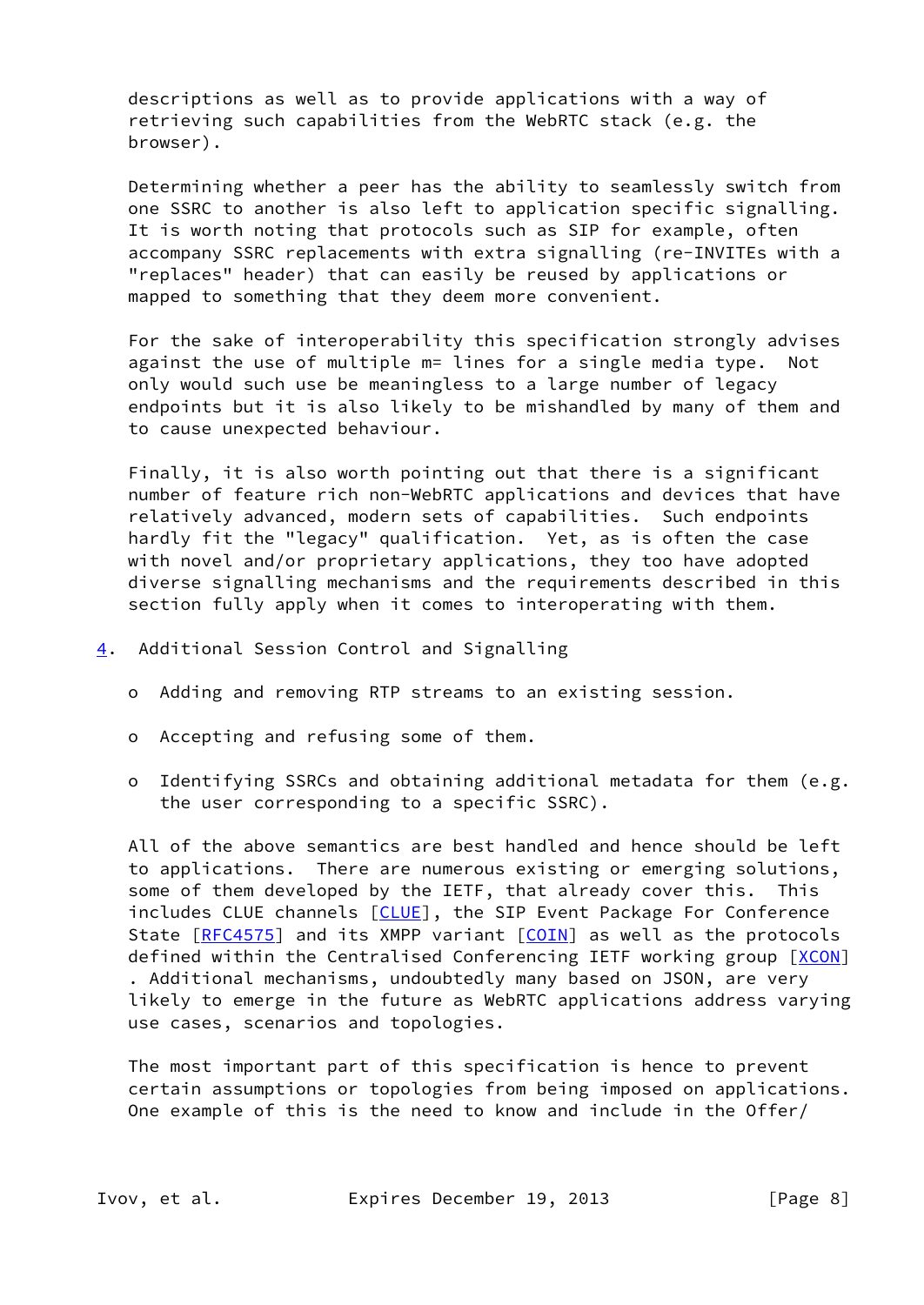<span id="page-9-0"></span>Internet-Draft No Plan: SDP O/A with Multiple SSRCs June 2013

 Answer exchange, all the SSRCs that can show up in a session. This can be particularly problematic for scenarios that involve non-WebRTC endpoints.

 Large scale conference calls, potentially federated through RTP translator-like bridges, would be another problematic scenario. Being able to always pre-announce SSRCs in such situations could of course be made to work but it would come at a price. It would either require a very high number of Offer/Answer updates that propagate the information through the entire topology, or use of tricks such as pre-allocating a range of "fake" SSRCs, announcing them to participants and then overwriting the actual SSRCs with them. Depending on the scenario both options could prove inappropriate or inefficient while some applications may not even need such information. Others could be retrieving it through simplistic means such as access to a centralized resource (e.g. an URL pointing to a JSON description of the conference).

<span id="page-9-1"></span>[5](#page-9-1). Demultiplexing and Identifying Streams (Use of Bundle)

 This document assumes use of BUNDLE in WebRTC endpoints. This implies that all RTP streams are likely to end up being received on the same port. A demuxing mechanism is therefore necessary in order for these packets to then be fed into the appropriate processing chain (i.e. matched to an m= line).

 Note: it is important to distinguish between the demultiplexing and the identification of incoming flows. Throughout this specification the former is used to refer to the process of choosing selecting a depacketizing/decoding/processing chain to feed incoming packets to. Such decisions depend solely on the format that is used to encode the content of incoming packets.

 The above is not to be confused with the process of making rendering decision about a processed flow. Such decisions include showing a "current speaker" flow at a specific location, window or video tag, while choosing a different one for a second, "slides" flow. Another example would be the possibility to attach "Alice", "Bob" and "Carol" labels on top of the appropriate UI components. This specification leaves such rendering choices entirely to application-specific signalling as described in [Section 4.](#page-8-0)

 This specification uses demuxing based on RTP payload types. When creating offers and answers WebRTC applications MUST therefore allocate RTP payload types only once per bundle group. In cases where rtcp-mux is in use this would mean a maximum of 96 payload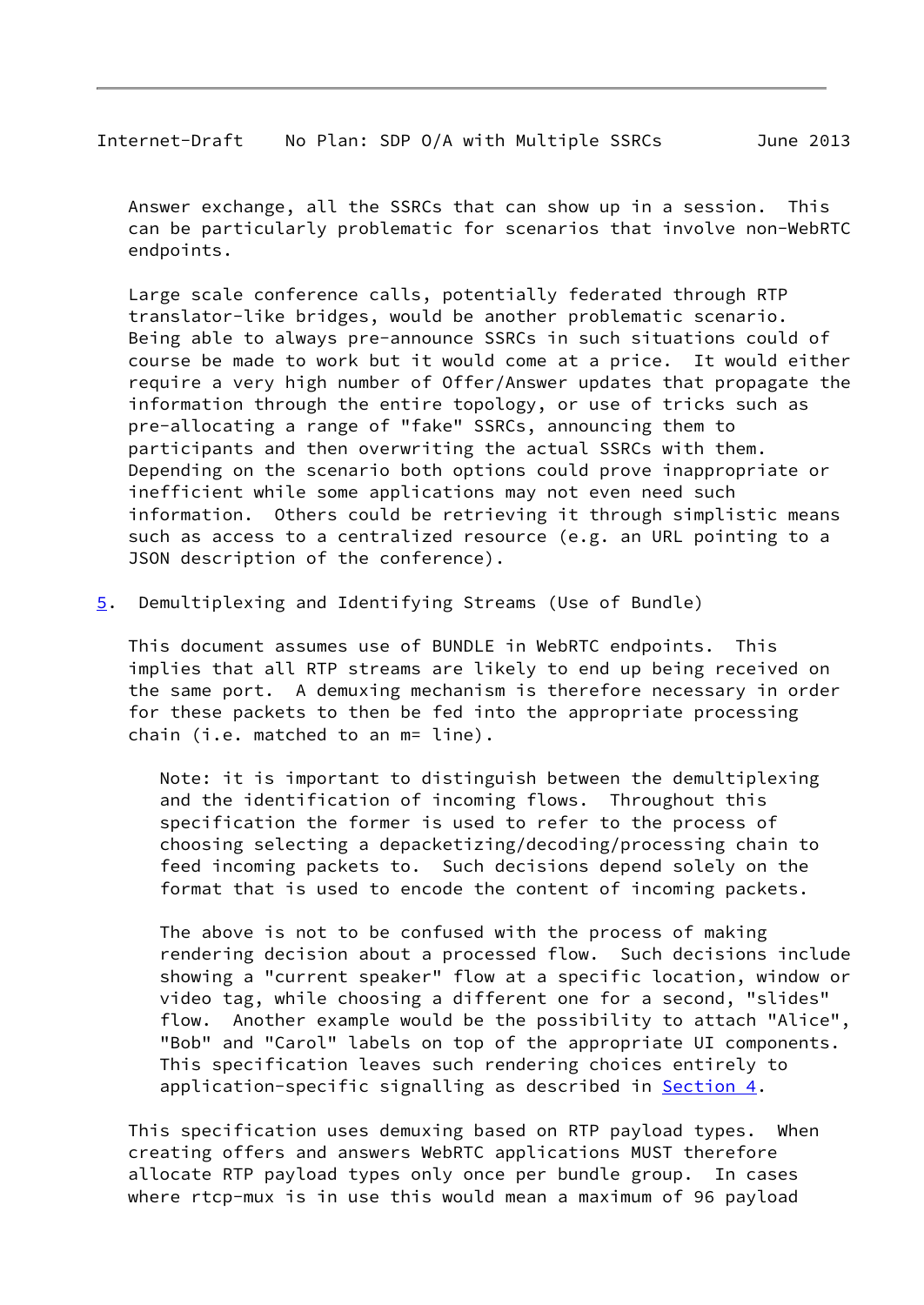types per bundle [\[RFC5761](https://datatracker.ietf.org/doc/pdf/rfc5761)]. It has been pointed out that some legacy devices may have unpredictable behaviour with payload types that are

Ivov, et al. Expires December 19, 2013 [Page 9]

<span id="page-10-1"></span>Internet-Draft No Plan: SDP O/A with Multiple SSRCs June 2013

outside the 96-127 range reserved by [\[RFC3551](https://datatracker.ietf.org/doc/pdf/rfc3551)] for dynamic use. Some applications or implementations may therefore choose not to use values outside this range. Whatever the reason, offerers that find they need more than the available payload type numbers, will simply need to either use a second bundle group or not use BUNDLE at all (which in the case of a single audio and a single video m= line amounts to roughly the same thing). This would also imply building a dynamic table, mapping SSRCs to PTs and m= lines, in order to then also allow for RTCP demuxing.

 While not desirable, the implications of such a decision would be relatively limited. Use of trickle ICE [\[TRICKLE-ICE](#page-21-3)] is going to lessen the impact on call establishment latency. Also, the fact that this would only occur in a limited number of cases makes it unlikely to have a significant effect on port consumption.

 An additional requirement that has been expressed toward demuxing is the ability to assign incoming packets with the same payload type to different processing chains depending on their SSRCs. A possible example for this is a scenario where two video streams are being rendered on different video screens that each have their own decoding hardware.

 While the above may appear as a demuxing and a decoding related problem it is really mostly a rendering policy specific to an application. As such it should be handled by app. specific signalling that could involve custom-formatted, per-SSRC information that accompanies SDP offers and answers.

<span id="page-10-0"></span>[6](#page-10-0). Simulcasting, FEC, Layering and RTX (Open Issue)

 From a WebRTC perspective, repair flows such as layering, FEC, RTX and to some extent simulcasting, present an interesting challenge, which is why they are considered an open issue by this specification.

 On the one hand they are transport utilities that need to be understood, supported and used by browsers in a way that is mostly transparent to applications. On the other, some applications may need to be made aware of them and given the option to control their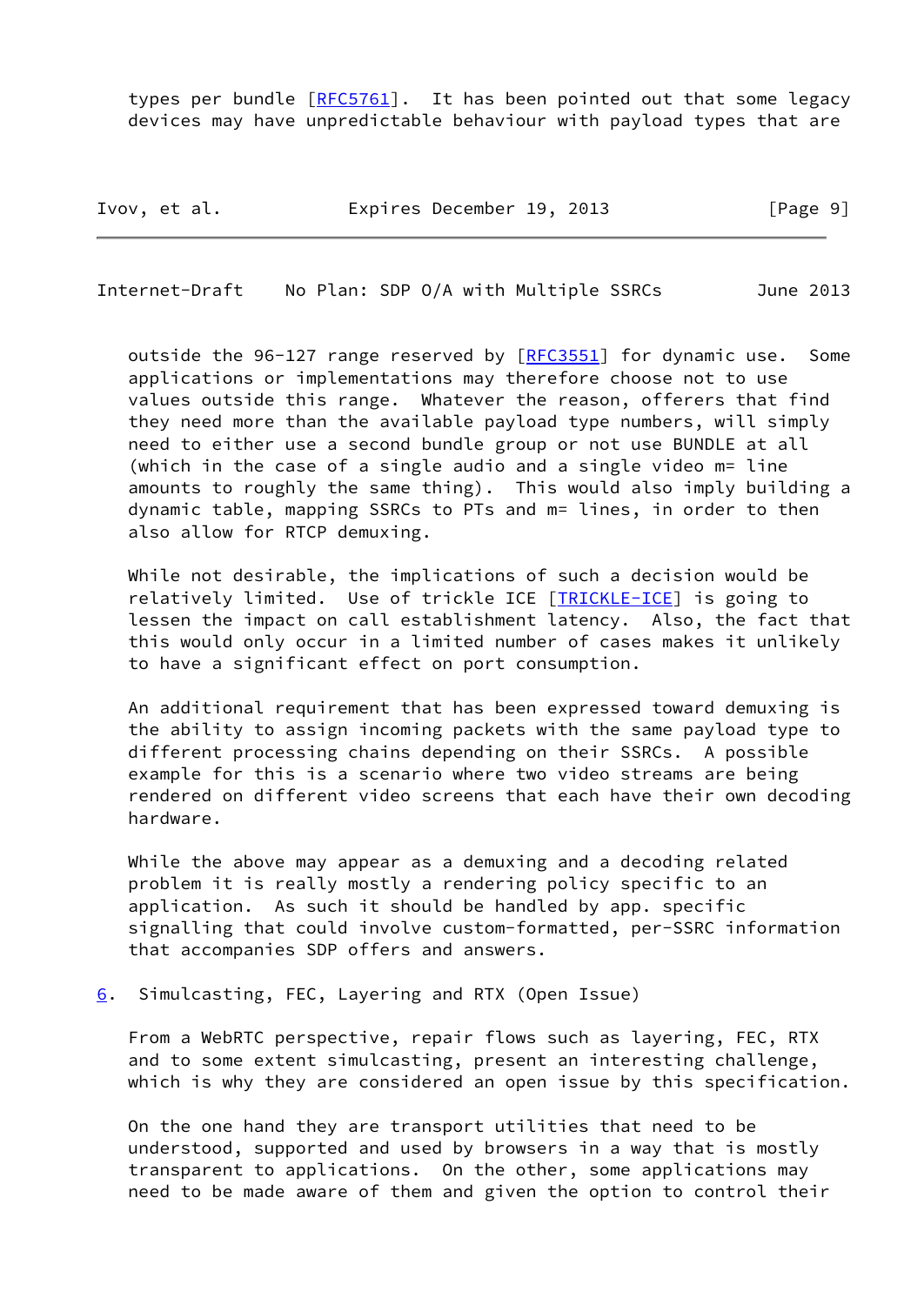use. This could be necessary in cases where their use needs to be signalled to non-WebRTC endpoints in an application specific way. Another example is the possibility for an application to choose to disable some or all repair flows because it has been made aware by application-specific signalling that they are temporarily not being used/rendered by the remote end (e.g. because it is only displaying a thumbnail or because a corresponding video tag is not currently visible).

| Ivov, et al. | Expires December 19, 2013 | [Page 10] |
|--------------|---------------------------|-----------|
|--------------|---------------------------|-----------|

<span id="page-11-1"></span>Internet-Draft No Plan: SDP O/A with Multiple SSRCs June 2013

 One way of handling such flows would be to advertise them in the way suggested by [\[RFC5956](https://datatracker.ietf.org/doc/pdf/rfc5956)] and to then control them through application specific signalling. This options has the merit of already existing but it also implies the pre-announcement and propagation of SSRCs and the bloated signalling that this incurs. Also, relying solely on Offer/Answer here would expose an offerer to the typical race condition of repair SSRCs arriving before the answer and the processing ambiguity that this would imply.

 Another approach could be a combination of RTCP and RTP header extensions [[RFC5285\]](https://datatracker.ietf.org/doc/pdf/rfc5285) in a way similar to the one employed by the Rapid Synchronisation of RTP Flows [[RFC6051\]](https://datatracker.ietf.org/doc/pdf/rfc6051). While such a mechanism is not currently defined by the IETF, specifying it could be relatively straightforward:

 Every packet belonging to a repair flow could carry an RTP header extension [[RFC5285](https://datatracker.ietf.org/doc/pdf/rfc5285)] that points to the source stream (or source layer in case of layered mechanisms).

 Again, these are just some possibilities. Different mechanisms may and probably will require different extensions or signalling ([\[SRCNAME](#page-21-4)] will likely be an option for some). In some cases, where layering information is provided by the codec, an extensions is not going to be necessary at all.

 In cases where FEC or simulcast relations are not immediately needed by the recipient, this information could also be delayed until the reception of the first RTCP packet.

<span id="page-11-0"></span>[7](#page-11-0). WebRTC API Requirements

One of the main characteristics of this specification is the use of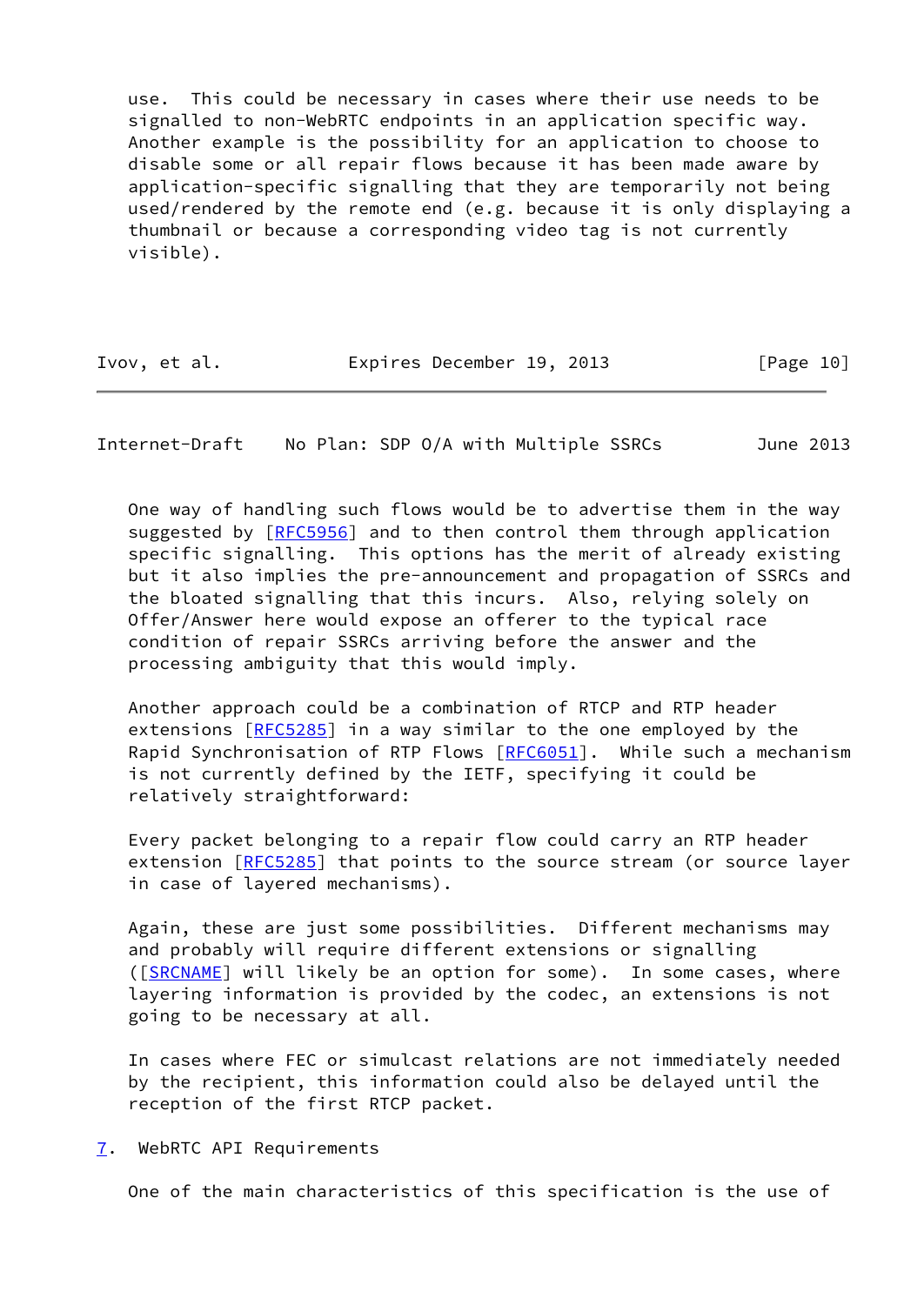SDP for transport channel setup and media stack initialisation only. In order for applications to be able to cover everything else it is important that WebRTC APIs actually allow for it. Given the initial directions taken by early implementations and specification work, this is currently almost but not entirely possible.

 The following is a list of requirements that the WebRTC APIs would need to satisfy in order for this specification to be usable. (Note: some of the items are already possible and are only included for the sake of completeness.)

- 1. Expose the SSRCs of all local MediaStreamTrack-s that the application attaches to a PeerConnection.
- 2. Expose the SSRCs of all remote MediaStreamTrack-s that are received on a PeerConnection

| Ivov, et al. | Expires December 19, 2013 |  | [Page 11] |
|--------------|---------------------------|--|-----------|
|--------------|---------------------------|--|-----------|

<span id="page-12-1"></span>Internet-Draft No Plan: SDP O/A with Multiple SSRCs June 2013

- 3. Expose to applications all locally generated repair flows that exist for a source (e.g. FEC and RTX flows that will be generated for a webcam) their types relations and SSRCs.
- 4. Expose information about the maximum number of incoming streams that can be decoded and rendered.
- 5. Applications should be able to pause and resume (disable and enable) any MediaStreamTrack. This should also include the possibility to do so for specific repair flows.
- 6. Information about how certain MediaStreamTrack-s relate to each other (e.g. a given audio flow is related to a specific video flow) may be exchanged by applications after media has started arriving. At that point the corresponding MediaStreamTrack-s may have been announced to the application within independent MediaStream-s. It should therefore be possible for applications to join such tracks within a single MediaStream.

The following section [Section 7.1](#page-12-0) provides suggestions for addressing the above requirements.

<span id="page-12-0"></span>[7.1](#page-12-0). Suggested WebRTC API Using TrackSendParams

This document proposes that the following methods and dictionaries be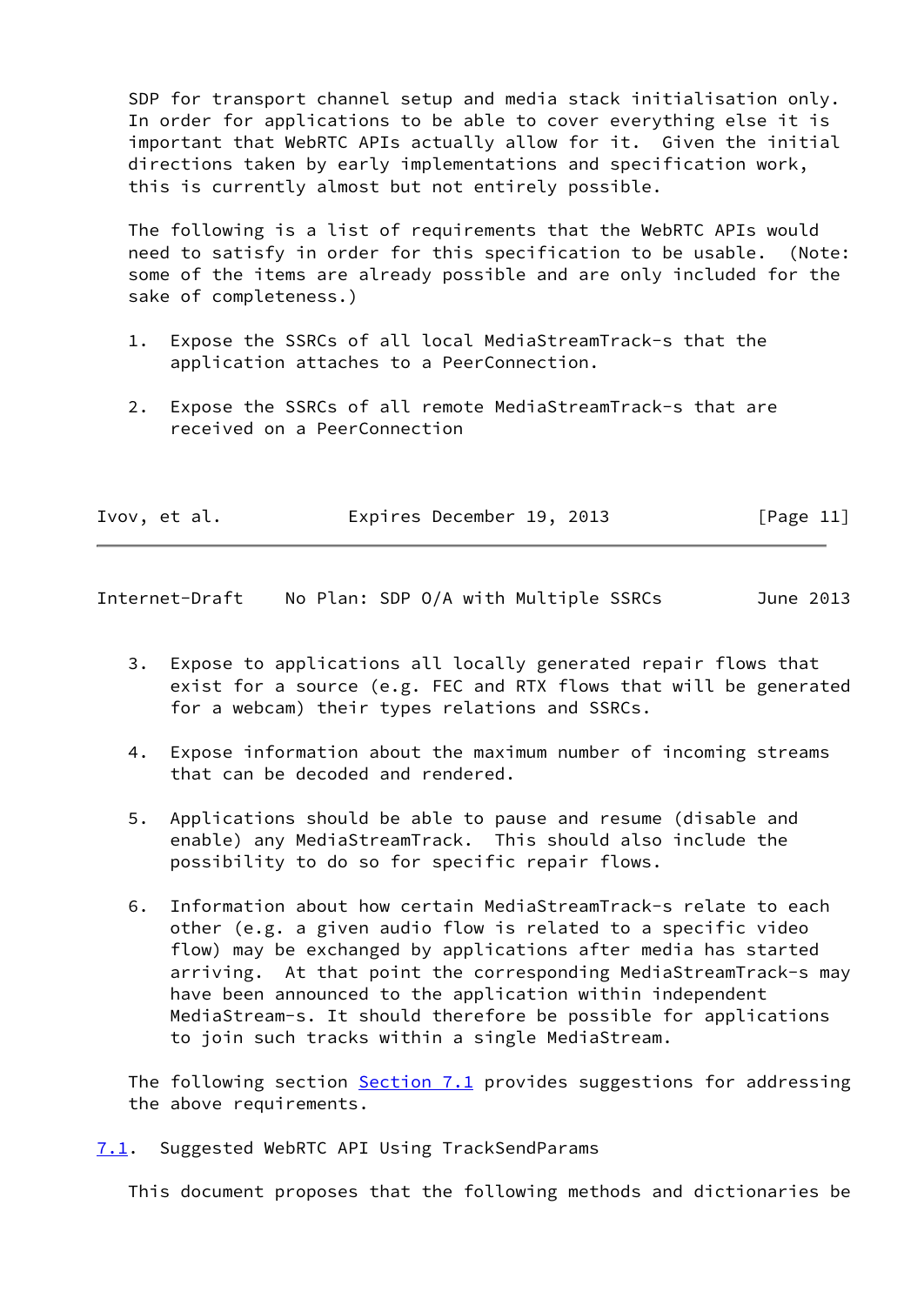|                                     | added to the WebRTC API. The changes follow the model of<br>createDataChannel, which has a JS method on PeerConnection that makes                                                                                                                        |              |
|-------------------------------------|----------------------------------------------------------------------------------------------------------------------------------------------------------------------------------------------------------------------------------------------------------|--------------|
|                                     | it possible to add data channels without going through SDP.                                                                                                                                                                                              |              |
|                                     | Furthermore, just like createDataChannel allows 2 ways to handle<br>neogitation (the "I know what I'm doing; Here's what I want to send;                                                                                                                 |              |
|                                     | Let me signal everything" mode and the "please take care of it for<br>me; send an OPEN message" mode), this also has 2 ways to handle                                                                                                                    |              |
|                                     | negotiation (the "I know what I'm doing; Here's what I want to send;<br>Let me signal everything" mode and the "please take care of it for                                                                                                               |              |
| me; send SDP back and forth" mode). |                                                                                                                                                                                                                                                          |              |
|                                     | Following the success of createDataChannel, this allows simple<br>applications to Just Work and more advanced applications to easily<br>control what they need to. In particular, it's possible to use this<br>API to implement either Plan A or Plan B. |              |
|                                     | // The following two method are added to RTCPeerConnection                                                                                                                                                                                               |              |
|                                     | partial interface RTCPeerConnection {<br>// Create a stream that is used to send a source stream.                                                                                                                                                        |              |
|                                     | // The MediaSendStream.description can be used for signalling.                                                                                                                                                                                           |              |
|                                     | // No media is sent until addStream(MediaSendStream) is called.<br>LocalMediaStream createLocalStream(MediaStream sourceStream);                                                                                                                         |              |
|                                     |                                                                                                                                                                                                                                                          |              |
| Ivov, et al.                        | Expires December 19, 2013                                                                                                                                                                                                                                | [Page $12$ ] |

Internet-Draft No Plan: SDP O/A with Multiple SSRCs June 2013

 // Create a stream that is used to receive media from the remote side, // given the parameters signalled from MedaiSendStream.description. MediaStream createRemoteStream(MediaStreamDescription description); }

 interface LocalMediaStream implements MediaStream { // This can be changed at any time, but especially before calling // PeerConnection.addStream attribute MediaStreamDescription description; }

```
 // Represents the parameters used to either send or receive a stream
 // over a PeerConnection.
 dictionary MediaStreamDescription {
   MediaStreamTrackDescription[] tracks;
 }
```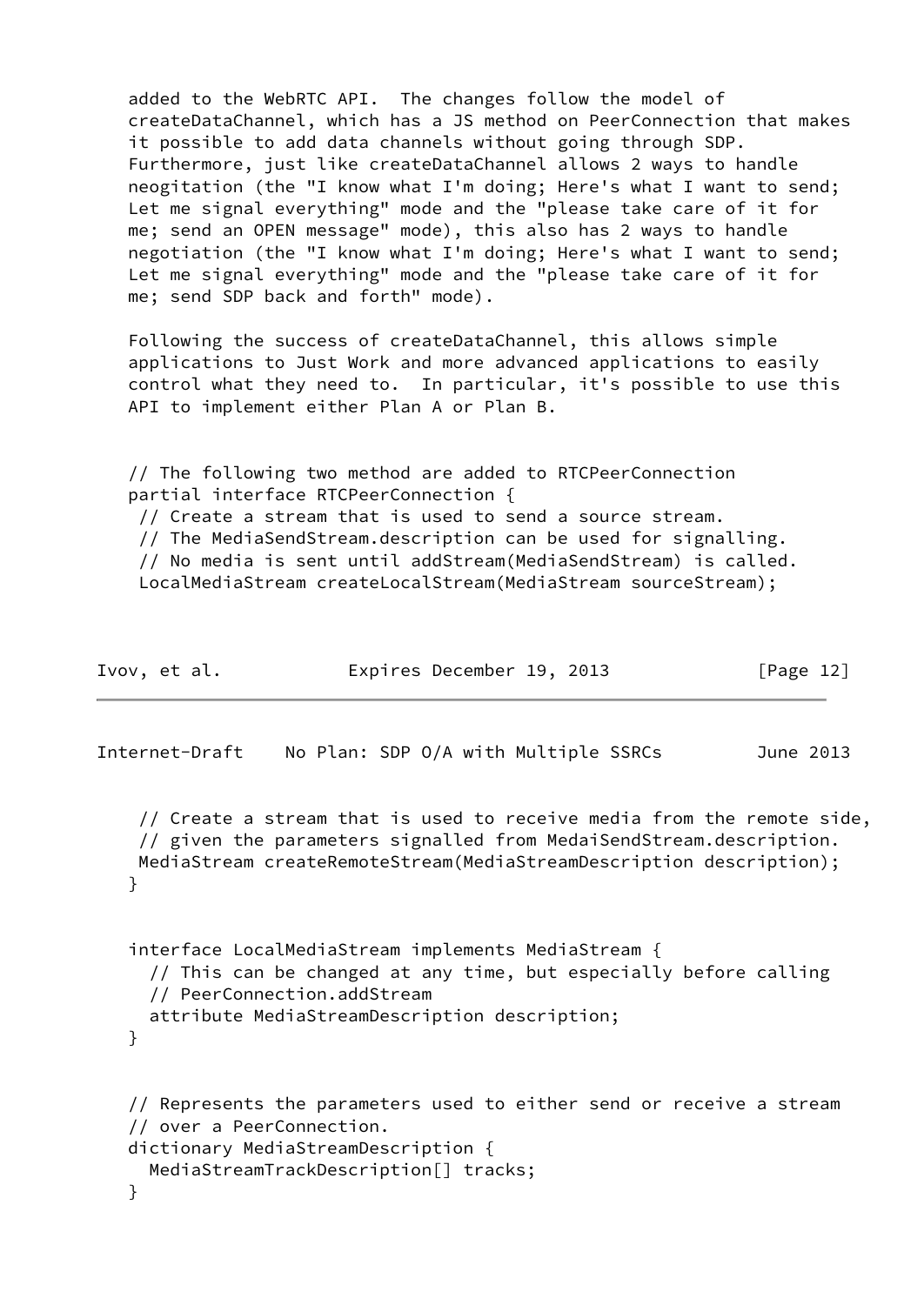```
 // Represents the parameters used to either send or receive a track over
    // a PeerConnection. A track has many "flows", which can be grouped
    // together.
    dictionary MediaStreamTrackDescription {
      // Same as the MediaStreamTrack.id
      DOMString id;
      // Same as the MediaStreamTrack.kind
      DOMString kind;
      // A track can have many "flows", such as for Simulcast, FEC, etc.
      // And they can be grouped in arbitrary ways.
      MediaFlowDescription[] flows;
      MediaFlowGroup[] flowGroups;
    }
    // Represents the parameters used to either send or receive a "flow"
    // over a PeerConnection. A "flow" is a media that arrives with a
    // single, unique SSRC. One to many flows together make up the media
    // for a track. For example, there may be Simulcast, FEC, and RTX
    // flows.
    dictionay MediaFlowDescription {
      // The "flow id" must be unique to the track, but need not be unique
      // outside of the track (two tracks could both have a flow with the
      // same flow ID).
      DOMString id;
      // Each flow can go over its own transport. If the JS sets this to a
Ivov, et al. Expires December 19, 2013 [Page 13]
Internet-Draft No Plan: SDP O/A with Multiple SSRCs June 2013
      // transportId that doesn't have a transport setup already, the
```
 // browser will use SDP negotiation to setup a transport to back that // transportId. If This is set to an MID in the SDP, then that MID's // transport is used. DOMString transportId;

 // The SSRC used to send the flow. unsigned int ssrc;

 // When used as receive parameters, this indicates the possible list // of codecs that might come in for this flow. For exmample, a given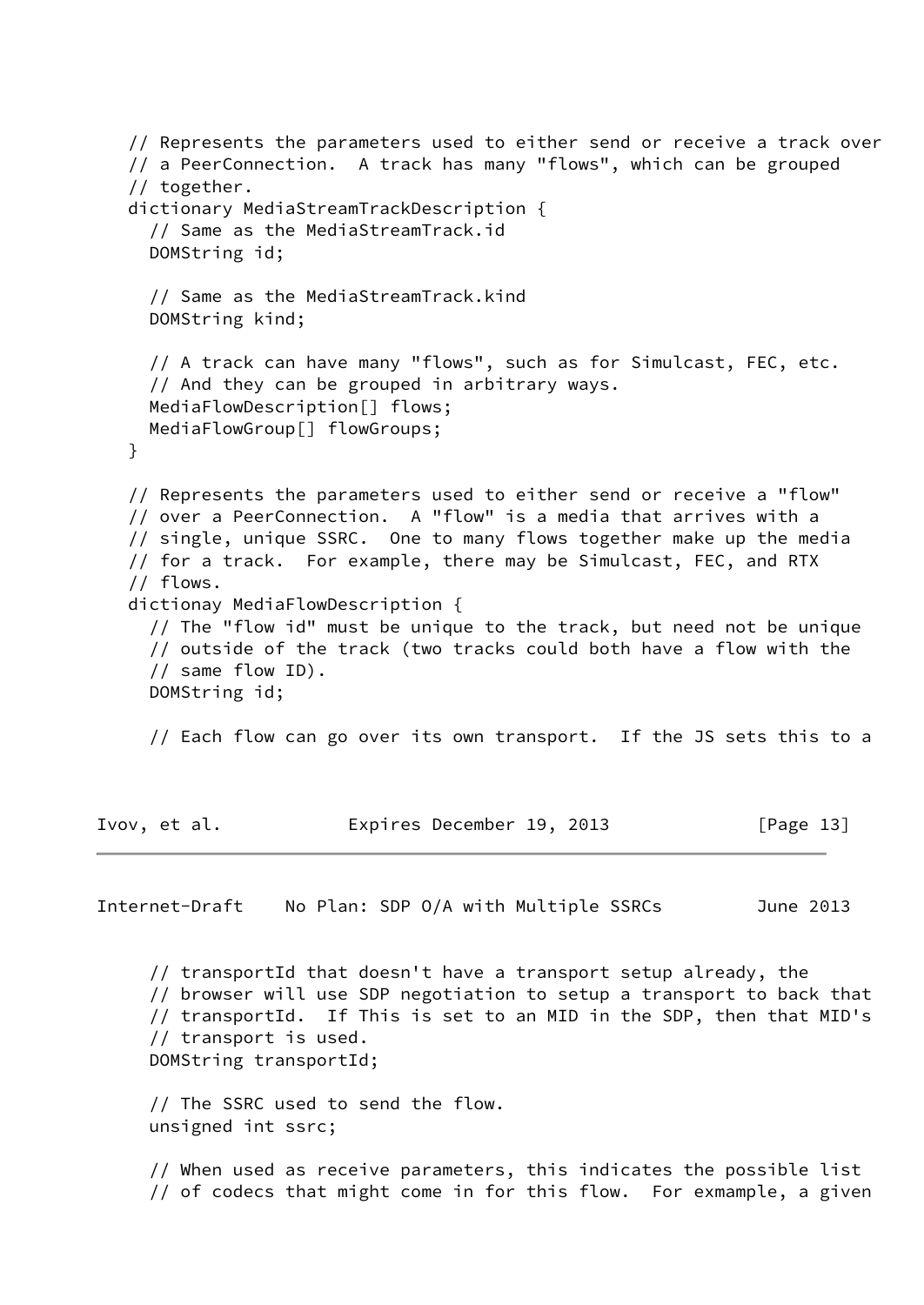```
 // receive flow could be setup to receive any of OPUS, ISAC, or PCMU.
      // When used as send parameters, this indicates that the first codec
      // should be used, but the browser can use send other codecs if it
      // needs to because of either bandwidth or CPU constraints.
     MediaCodecDescription[] codecs;
    }
   dictionary MediaFlowGroup {
      DOMString type; // "SIM" for Simulcast, "FEC" for FEC, etc
      DOMString[] flowids;
    }
    dictionary MediaCodecDescription {
      unsigned byte payloadType;
      DOMString name;
      unsigned int? clockRate;
      unsigned int? bitRate;
      // A grab bag of other fmtp that will need to be further defined.
     MediaCodecParam[] params;
    }
    dictionary MediaCodecParam {
     DOMString key;
     DOMString value;
    }
    }
    Some additional notes:
    o When LocalMediaStreams are added using addStream,
      onnegotiatedneeded is not called, and those streams are never
       reflected in future SDP exchanges. Indeed, it would be impossible
       to put them in the SDP without first resolving if that would be
       Plan A SDP or Plan B SDP.
Ivov, et al. Expires December 19, 2013 [Page 14]
```
<span id="page-15-0"></span>Internet-Draft No Plan: SDP O/A with Multiple SSRCs June 2013

 o Just like piles of attributes would need to be defined for Plan A and for Plan B, similar attributes would need to be defined here (Luckily, much work has already been done figuring out what those parameters are :).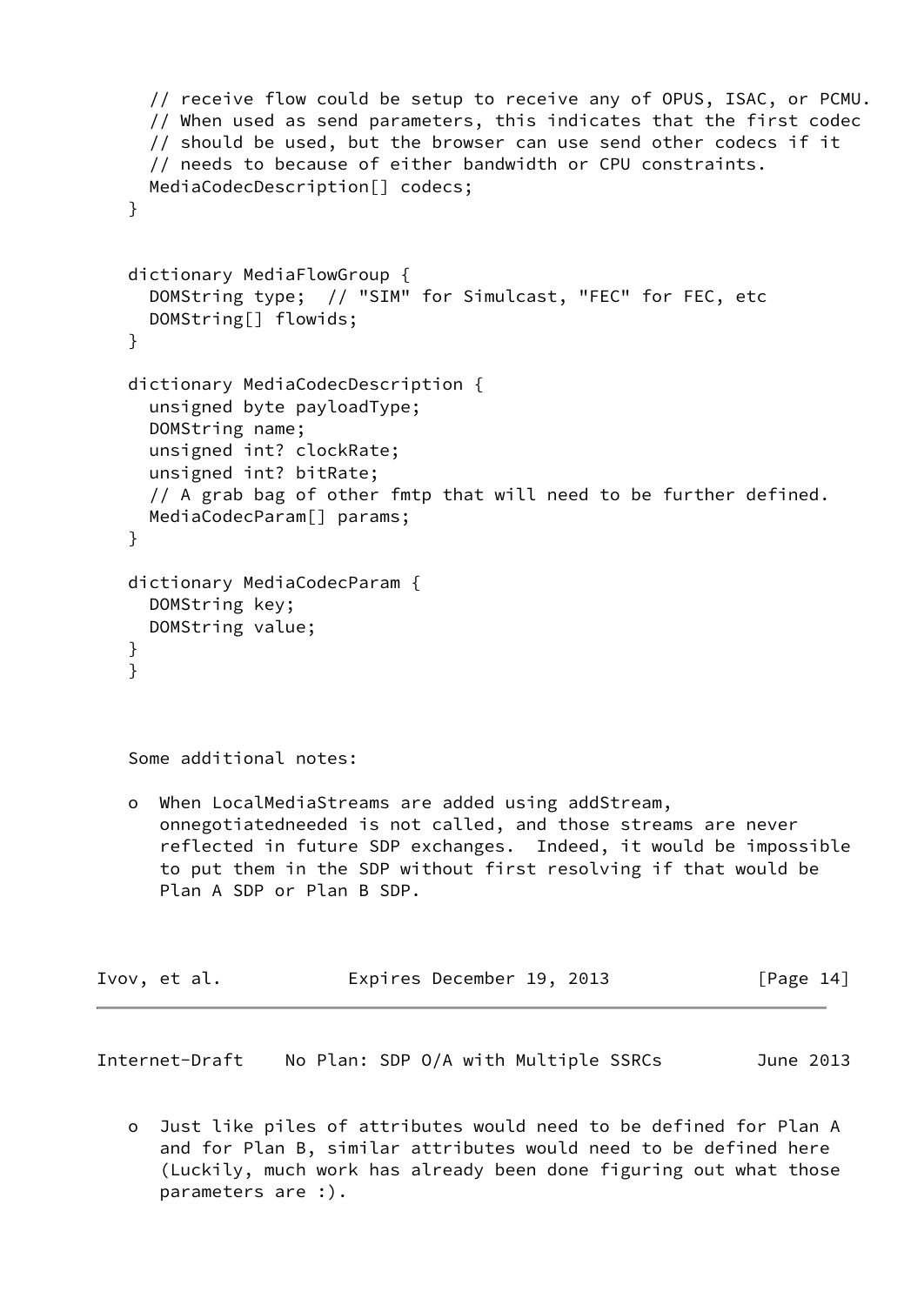API Pros:

- o Either Plan A or Plan B or could be implemented in Javascript using this API
- o It exposes all the same functionality to the Javascript as SDP, but in a much nicer format that is much easier to work with.
- o Any other signalling mechanism, such as Jingle or CLUE could be implemented using this API.
- o There is almost no risk of signalling glare.
- o Debugging errors with misconfigured descriptions should be much easier with this than with large SDP blobs.

API Cons:

- o Now there are two slightly different ways to add streams: by creating a LocalMediaStream first, and not. This is, however, analogous to setting "negotiated: true" in createDataChannel. On way is "Just Work", and the other is more advanced control.
- o All the options in MediaCodecDescription are a bit complicated. Really, this is only necessary because Plan A requires being able to specify codec parameters per SSRC, and set each flow on different transports. If we did not have this requirement, we could simplify.

<span id="page-16-0"></span>[7.1.1](#page-16-0). Example 2

Following is an example of how these API additions would be used:

```
 // Imagine I have MyApp, handles creating a PeerConnection,
 // signalling, and rendering streams. This is how the new API could be
 // used.
 var peerConnection = MyApp.createPeerConnection();
 // On sender side:
 var stream = MyApp.getMediaStream();
 var localStream = peerConnection.createSendStream(stream);
 sendStream.description = MyApp.modifyStream(localStream.description)
```
Ivov, et al. Expires December 19, 2013 [Page 15]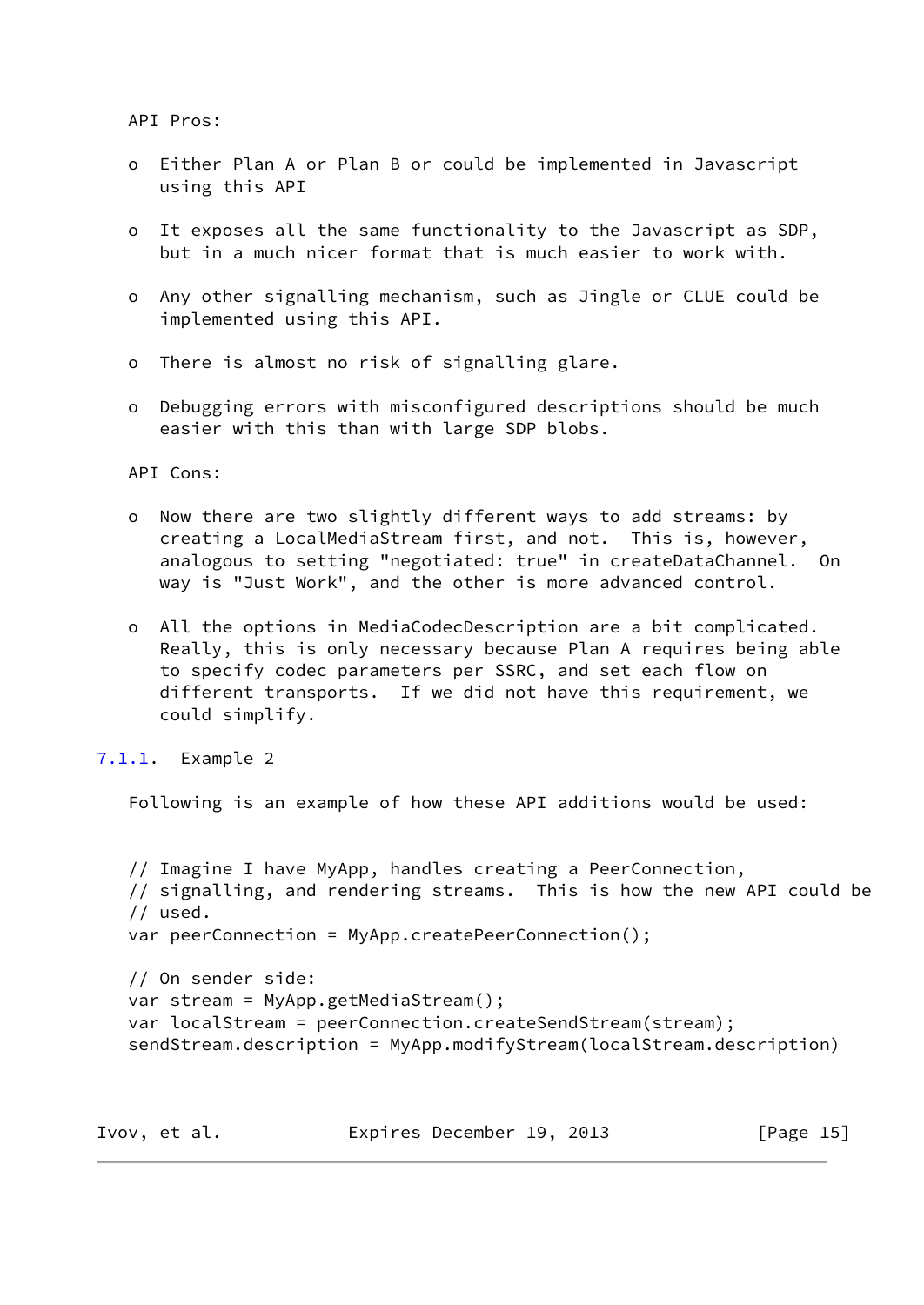```
Internet-Draft No Plan: SDP O/A with Multiple SSRCs June 2013
    MyApp.signalAddStream(localStream.description, function(response)) {
      if (!response.rejected) {
        // Media will not be sent.
        peerConnection.addStream(localStream);
      }
    }
    // On receiver side:
    MyApp.onAddStreamSignalled = function(streamDescription) {
      var stream = peerConnection.createReceiveStream(streamDescription);
      MyApp.renderStream(stream);
    }
    // In this exchange, the MediaStreamDescription signalled from the
    // sender to the receiver may have looked something like this:
    {
      tracks: [
      {
        id: "audio1",
        kind: "audio",
        flows: [
        {
          id: "main",
          transportId: "transport1",
          ssrc: 1111,
          codecs: [
\{ payloadType: 111,
            name: "opus",
            // ... more codec details
          },
\{ payloadType: 112,
            name: "pcmu",
            // ... more codec details
          }]
       }]
     },
     {
        id: "video1",
        kind: "video",
        flows: [
        {
          id: "sim0",
          transportId: "transport2",
          ssrc: 2222,
```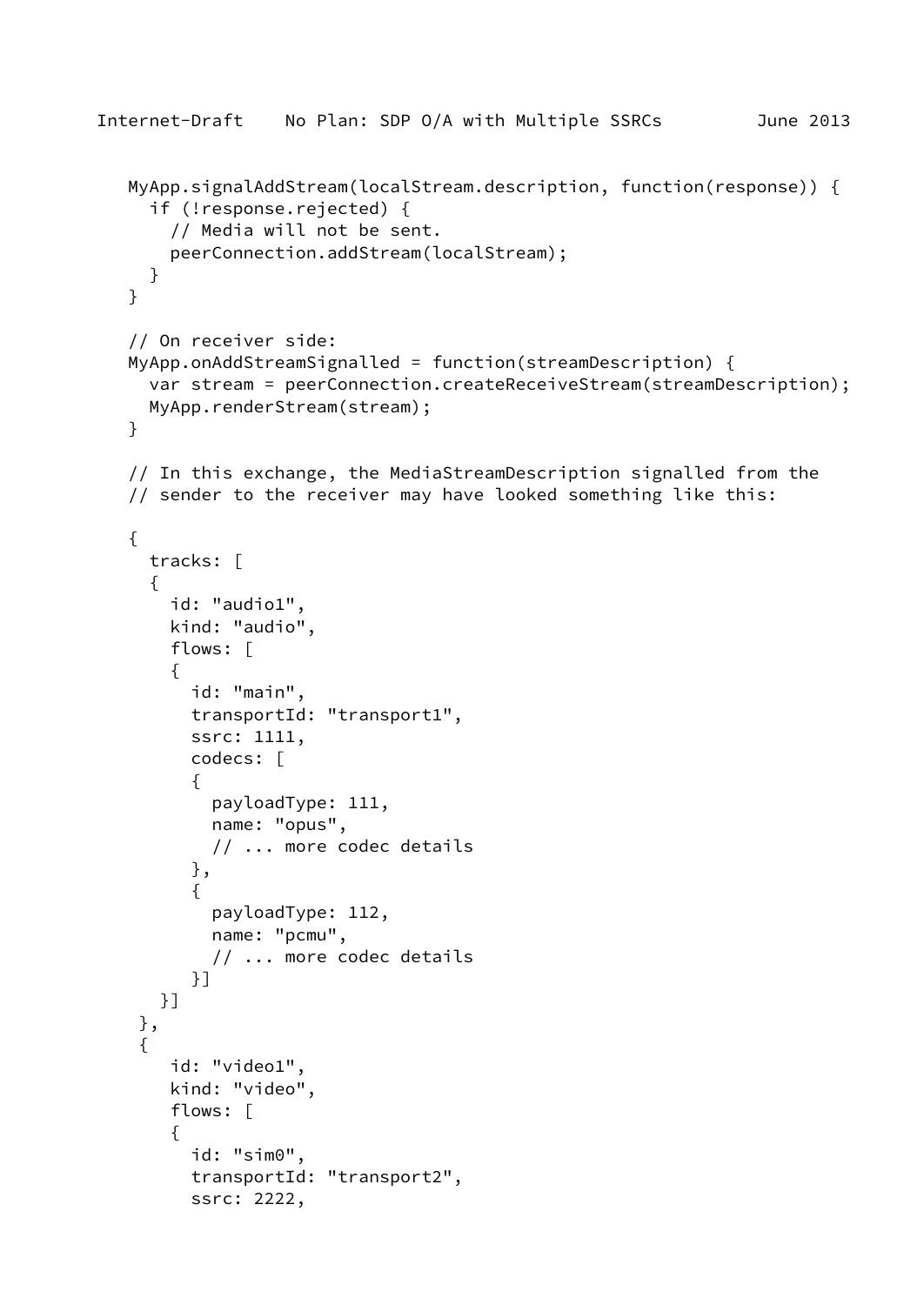```
 codecs: [
Ivov, et al. Expires December 19, 2013 [Page 16]
Internet-Draft No Plan: SDP O/A with Multiple SSRCs June 2013
         {
           payloadType: 122,
           name: "vp8"
           // ... more codec details
         }]
      },
       {
        id: "sim1",
        transportId: "transport2",
        ssrc: 2223,
        codecs: [
        {
          payloadType: 122,
          name: "vp8",
          // ... more codec details
        }]
      },
       {
        id: "sim2",
        transportId: "transport2",
```

```
 },
 {
   id: "sim0fec",
   transportId: "transport2",
   ssrc: 2225,
   codecs: [
   {
     payloadType: 122,
    name: "vp8",
     // ...
   }]
 }],
```
payloadType: 122,

// ... more codec details

name: "vp8",

 ssrc: 2224, codecs: [

{

}]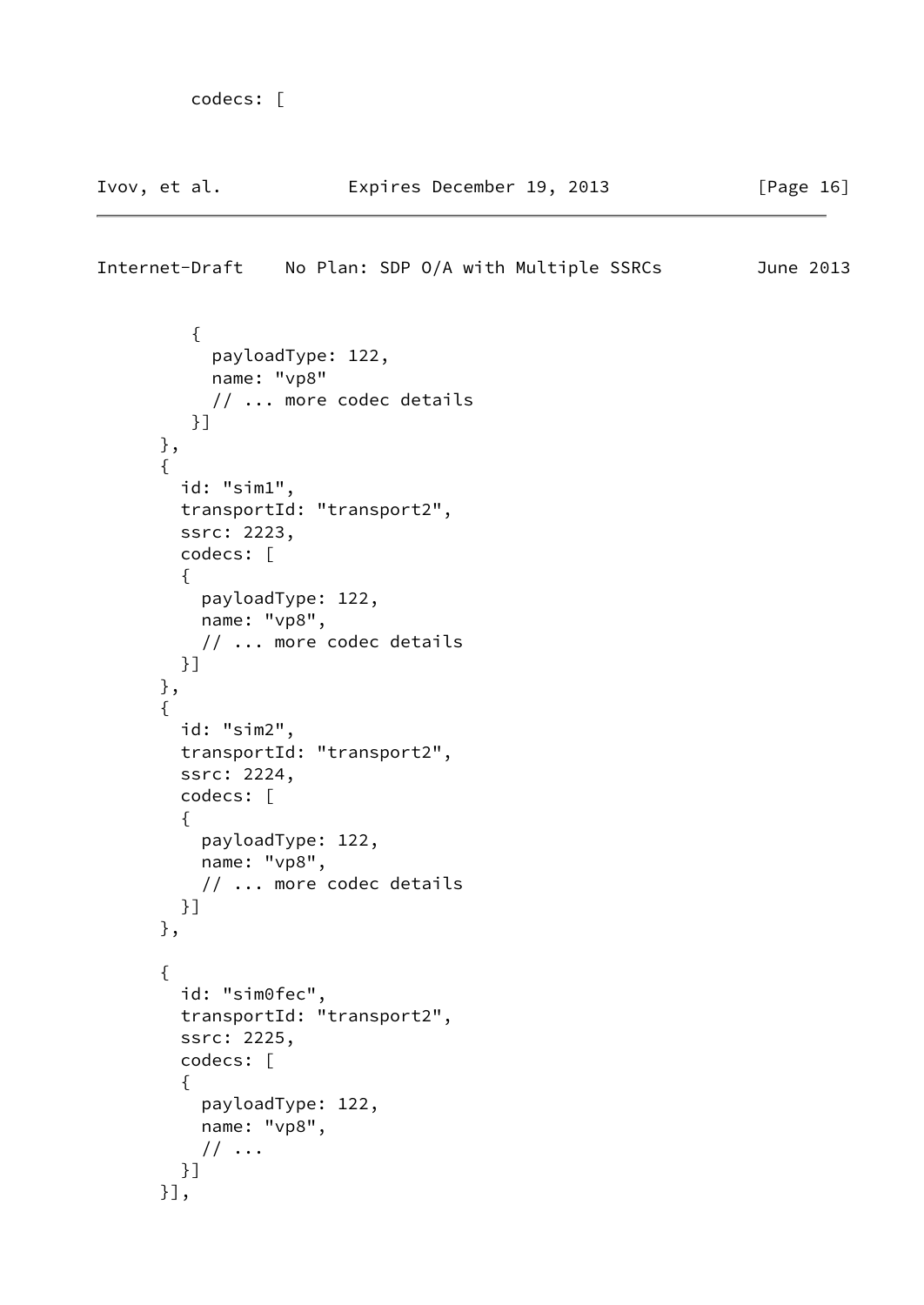```
 flowGroups: [
 {
   semantics: "SIM",
   ssrcs: [2222, 2223, 2224]
 },
 {
   semantics: "FEC",
   ssrcs: [2222, 2225]
```
Ivov, et al. Expires December 19, 2013 [Page 17]

<span id="page-19-1"></span>Internet-Draft No Plan: SDP O/A with Multiple SSRCs June 2013

 }] }] }

<span id="page-19-0"></span>[8](#page-19-0). IANA Considerations

None.

- <span id="page-19-5"></span><span id="page-19-2"></span>[9](#page-19-2). Informative References
	- [CLUE] Duckworth, M., Pepperell, A., and S. Wenger, "Framework for Telepresence Multi-Streams", reference.I-D.ietf-clue framework (work in progress), May 2013, <reference.I-D .ietf-clue-framework>.
	- [COIN] Ivov, E. and E. Marocco, "XEP-0298: Delivering Conference Information to Jingle Participants (Coin)", XSF XEP 0298, June 2011, <reference.I-D.ietf-coin-framework>.

<span id="page-19-6"></span><span id="page-19-4"></span>[MAX-SSRC]

 Westerlund, M., Burman, B., and F. Jansson, "Multiple Synchronization sources (SSRC) in RTP Session Signaling ", reference.I-D.westerlund-avtcore-max-ssrc (work in progress), July 2012, <reference.I-D.westerlund-avtcore max-ssrc>.

<span id="page-19-3"></span> [MSID] Alvestrand, H., "Cross Session Stream Identification in the Session Description Protocol", reference.I-D.ietf mmusic-msid (work in progress), February 2013, <reference.I-D.ietf-mmusic-msid>.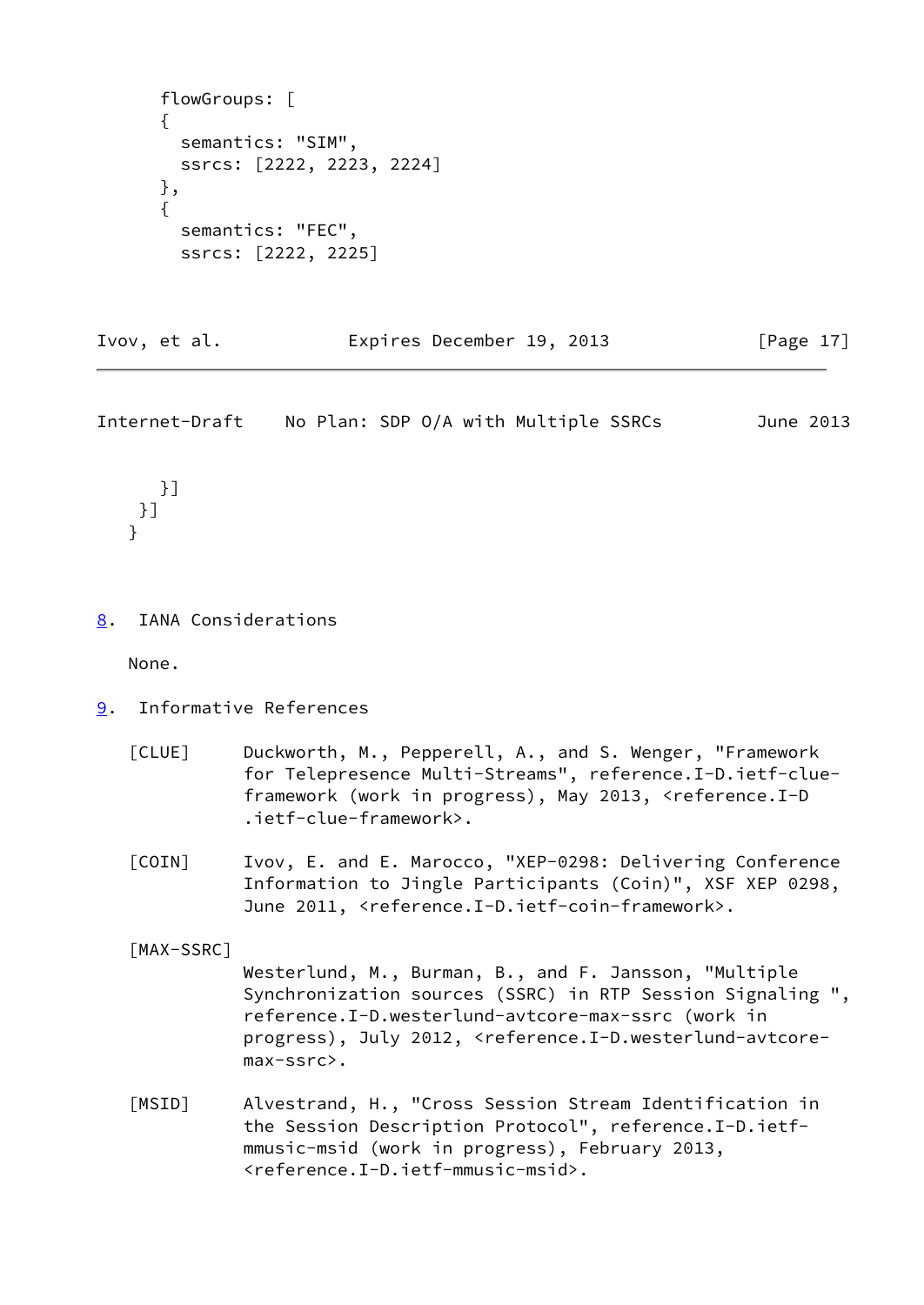- <span id="page-20-1"></span> [PlanA] Roach, A. and M. Thomson, "Using SDP with Large Numbers of Media Flows", reference.I-D.roach-rtcweb-plan-a (work in progress), May 2013, <reference.I-D.roach-rtcweb-plan-a>.
- <span id="page-20-2"></span> [PlanB] Uberti, J., "Plan B: a proposal for signaling multiple media sources in WebRTC.", reference.I-D.uberti-rtcweb plan (work in progress), May 2013, <reference.I-D.uberti rtcweb-plan>.
- [RFC3264] Rosenberg, J. and H. Schulzrinne, "An Offer/Answer Model with Session Description Protocol (SDP)", [RFC 3264](https://datatracker.ietf.org/doc/pdf/rfc3264), June 2002.

| Ivov, et al. | Expires December 19, 2013 | [Page 18] |
|--------------|---------------------------|-----------|
|--------------|---------------------------|-----------|

- <span id="page-20-0"></span>Internet-Draft No Plan: SDP O/A with Multiple SSRCs June 2013
	- [RFC3551] Schulzrinne, H. and S. Casner, "RTP Profile for Audio and Video Conferences with Minimal Control", STD 65, [RFC 3551,](https://datatracker.ietf.org/doc/pdf/rfc3551) July 2003.
	- [RFC4575] Rosenberg, J., Schulzrinne, H., and O. Levin, "A Session Initiation Protocol (SIP) Event Package for Conference State", [RFC 4575,](https://datatracker.ietf.org/doc/pdf/rfc4575) August 2006.
	- [RFC5285] Singer, D. and H. Desineni, "A General Mechanism for RTP Header Extensions", [RFC 5285,](https://datatracker.ietf.org/doc/pdf/rfc5285) July 2008.
	- [RFC5761] Perkins, C. and M. Westerlund, "Multiplexing RTP Data and Control Packets on a Single Port", [RFC 5761](https://datatracker.ietf.org/doc/pdf/rfc5761), April 2010.
	- [RFC5956] Begen, A., "Forward Error Correction Grouping Semantics in the Session Description Protocol", [RFC 5956](https://datatracker.ietf.org/doc/pdf/rfc5956), September 2010.
	- [RFC6015] Begen, A., "RTP Payload Format for 1-D Interleaved Parity Forward Error Correction (FEC)", [RFC 6015,](https://datatracker.ietf.org/doc/pdf/rfc6015) October 2010.
	- [RFC6051] Perkins, C. and T. Schierl, "Rapid Synchronisation of RTP Flows", [RFC 6051,](https://datatracker.ietf.org/doc/pdf/rfc6051) November 2010.

<span id="page-20-3"></span> [ROACH-GLARELESS-ADD] Roach, A., "An Approach for Adding RTCWEB Media Streams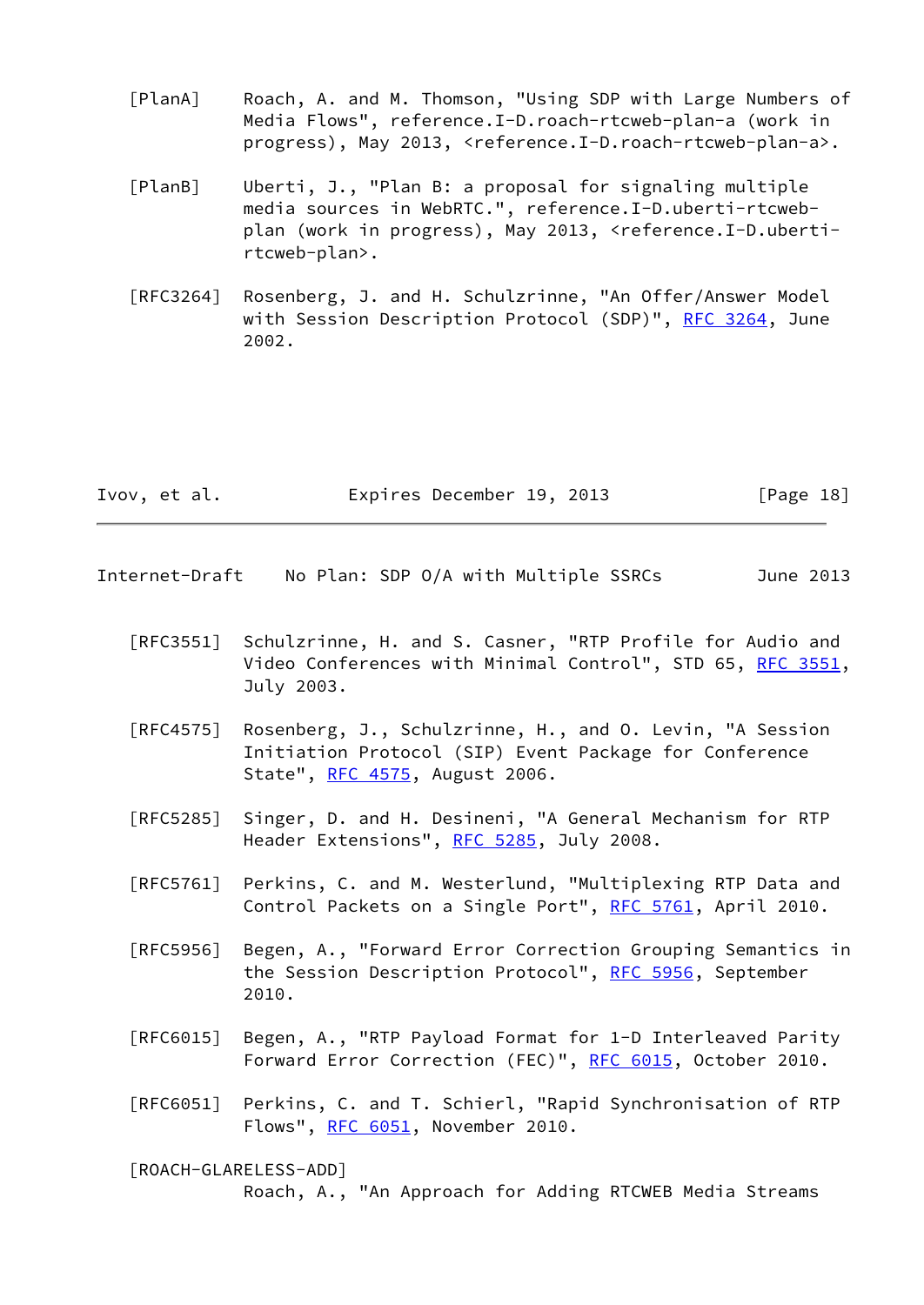without Glare", reference.I-D.roach-rtcweb-glareless-add (work in progress), May 2013, <reference.I-D.roach-rtcweb glareless-add>.

- <span id="page-21-4"></span> [SRCNAME] Westerlund, M., Burman, B., and P. Sandgren, "RTCP SDES Item SRCNAME to Label Individual Sources ", reference.I-D .westerlund-avtext-rtcp-sdes-srcname (work in progress), October 2012, <reference.I-D.westerlund-avtext-rtcp-sdes srcname>.
- <span id="page-21-3"></span> [TRICKLE-ICE] Ivov, E., Rescorla, E., and J. Uberti, "Trickle ICE: Incremental Provisioning of Candidates for the Interactive Connectivity Establishment (ICE) Protocol ", reference.I-D .ivov-mmusic-trickle-ice (work in progress), March 2013, <reference.I-D.ivov-mmusic-trickle-ice>.
- <span id="page-21-2"></span> [XCON] , "Centralized Conferencing (XCON) Status Pages", , <<http://tools.ietf.org/wg/xcon/>>.
- <span id="page-21-0"></span>[Appendix A.](#page-21-0) Acknowledgements

| Ivov, et al. | Expires December 19, 2013 | [Page 19] |
|--------------|---------------------------|-----------|
|--------------|---------------------------|-----------|

<span id="page-21-1"></span>Internet-Draft No Plan: SDP O/A with Multiple SSRCs June 2013

 Many thanks to Bernard Aboba and Mary Barnes, for reviewing this document and providing numerous comments and substantial input.

Authors' Addresses

 Emil Ivov Jitsi

 Strasbourg 67000 France Phone: +33-177-624-330 Email: emcho@jitsi.org Enrico Marocco Telecom Italia Via G. Reiss Romoli, 274 Turin 10148 Italy